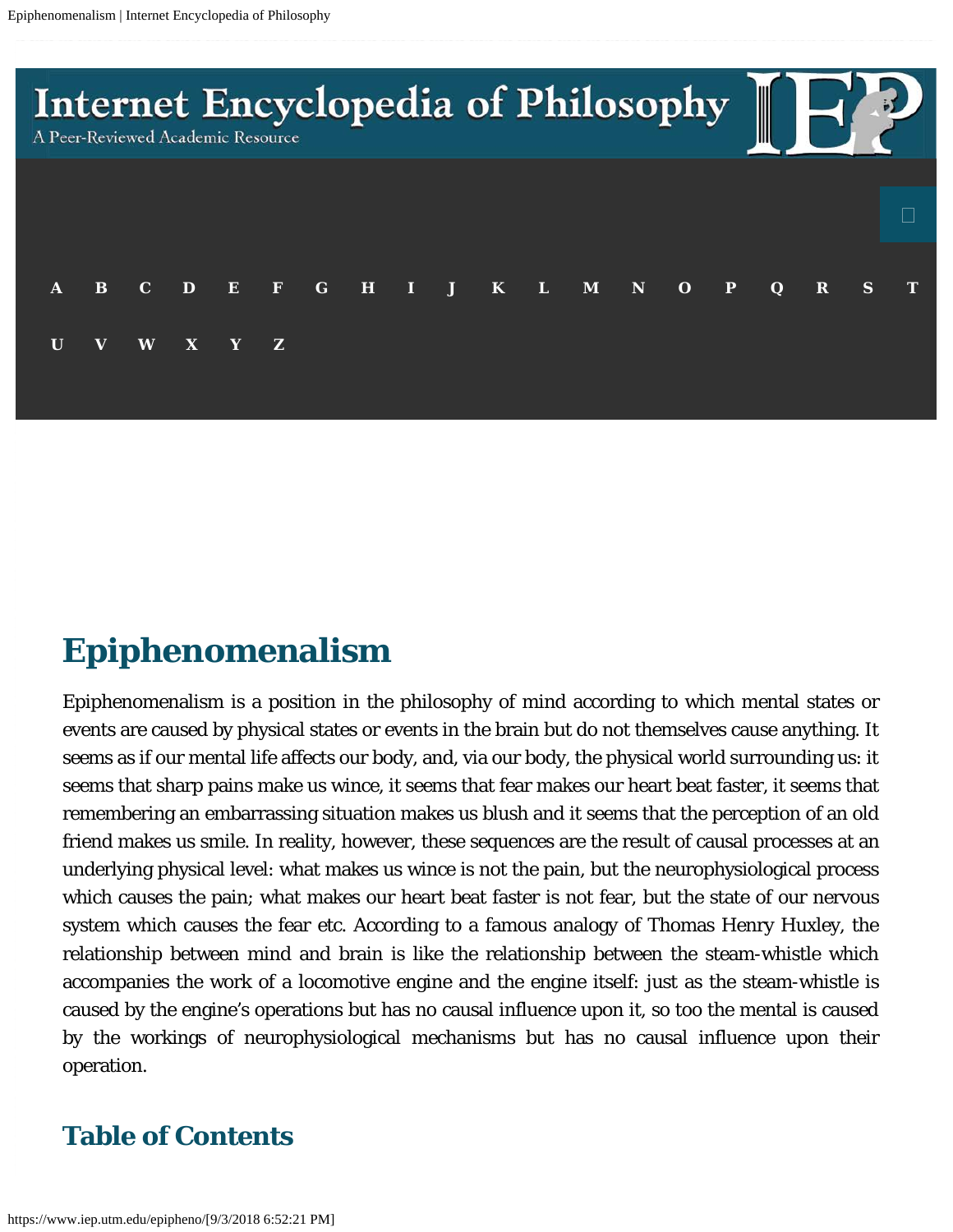- 1. [What Is Epiphenomenalism?](#page-1-0)
- 2. [Epiphenomenalism in the 18th and 19th Century](#page-1-1)
- 3. [Epiphenomenalism in the 20th Century](#page-3-0)
- 4. [Arguments for Epiphenomenalism](#page-4-0)
	- a. [The No-Gap-Argument](#page-4-1)
	- b. [Arguments from the Debate about Mental Causation](#page-5-0)
		- i. [The Argument from the Anomaly of the Mental](#page-5-1)
		- ii. [The Argument from Anti-Individualism](#page-7-0)
		- iii. [The Argument from Causal Exclusion](#page-9-0)
	- c. [Libet's Experiments](#page-10-0)
- 5. [Arguments against Epiphenomenalism](#page-11-0)
	- a. [The Argument from Counterintuitiveness](#page-11-1)
	- b. [The Argument from Introspection](#page-12-0)
	- c. [The Argument from Evolution](#page-12-1)
	- d. [The Argument from the Impossibility of Knowledge of Other Minds](#page-13-0)
	- e. [The Argument from Davidson's Reasons for / Reasons for which Distinction](#page-14-0)
	- f. [Other Arguments](#page-14-1)
- 6. [References and Further Reading](#page-16-0)

# <span id="page-1-0"></span> **1. What Is Epiphenomenalism?**

In the beginning epiphenomenalism was known as the doctrine of "automatism" or as the "conscious automaton theory." The term "epiphenomenalism" seems to have been introduced in 1890 in William James's *The Principles of Psychology* (it occurs once in the chapter entitled "The Automaton-Theory;" other than that James uses the terms "automaton-theory" or "conscious automaton-theory;" see Robinson 2003). The term "epiphenomenon" was used in medicine in the late nineteenth century as a label for a symptom concurrent with, but not causally contributory to, a disease (an epiphenomenon is thus something like a *secondary symptom*, a mere *afterglow* of real phenomena). Accordingly, epiphenomenalism in the philosophy of mind holds that our actions have purely physical causes (neurophysiological changes in the brain, say), while our intention, desire or volition to act does not cause our actions but is itself caused by the physical causes of our actions. To assume that regular successions of mental and physical events—volitions followed by appropriate behavior, fear followed by an increased heart rate, pains followed by wincings etc. reflect causal processes is to commit the fallacy of *post hoc, propter hoc*: "The soul stands related to the body as the bell of a clock to the works, and consciousness answers to the sound which the bell gives out when it is struck" (Huxley 1874, 242).

# <span id="page-1-1"></span> **2. Epiphenomenalism in the 18th and 19th Century**

One of the first explicit formulations of epiphenomenalism can be found in the *Essai de*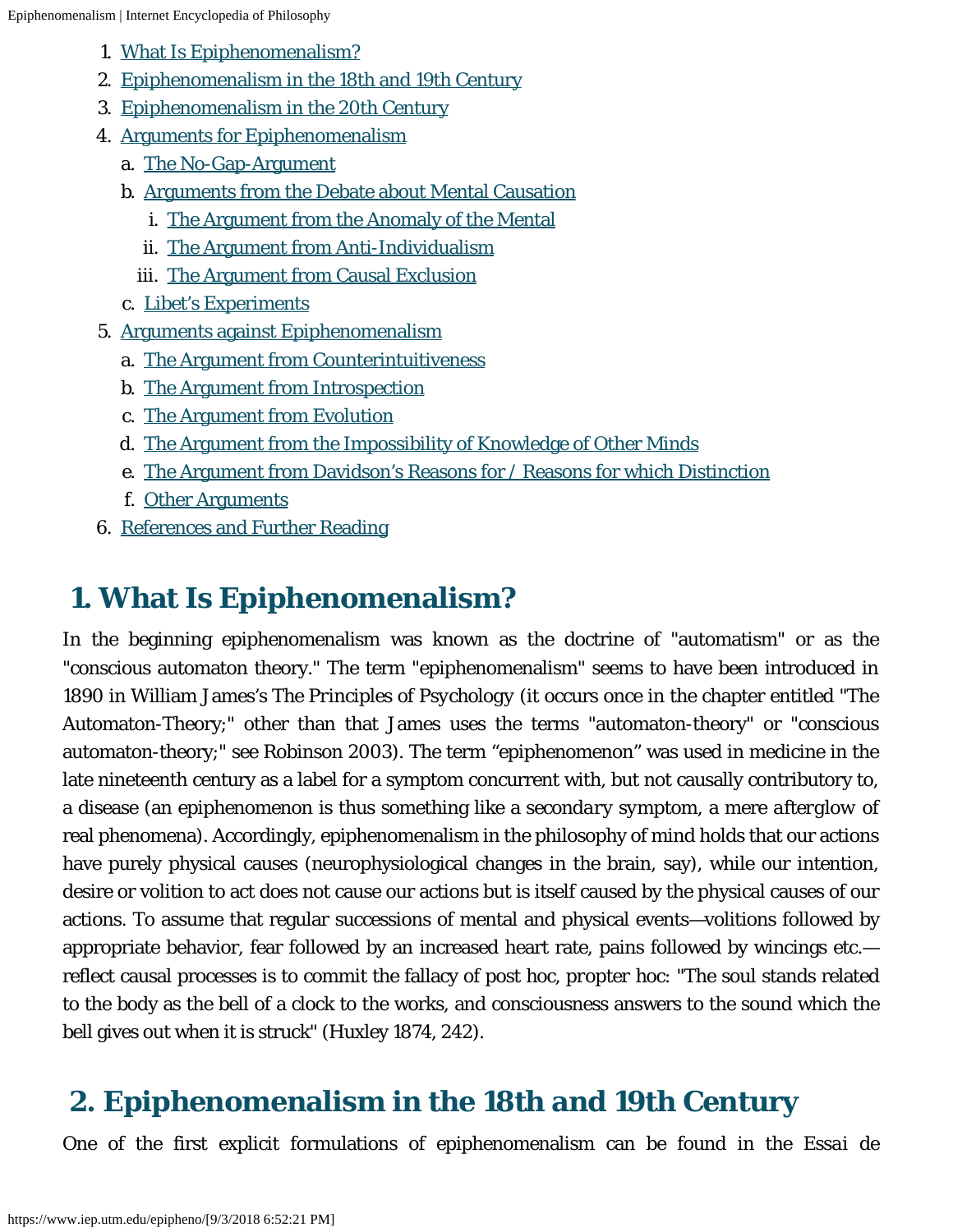*Psychologie* of the Swiss naturalist and philosophical writer Charles Bonnet, dating from 1755: "the soul is a mere spectator of the movements of its body; [...] the latter performs of itself all that series of actions which constitutes life; [...] it moves of itself; [...] it is the body alone which reproduces ideas, compares and arranges them; which forms reasonings, imagines and executes plans of all kinds, etc." (Bonnet 1755, 91). More than a century later, the British philosopher Shadworth Hodgson also expressed the view that "[s]tates of consciousness are not produced by previous states of consciousness, but both are produced by the action of the brain; and, conversely, there is no ground for saying that [...] states of consciousness react upon the brain or modify its action" (Hodgson 1865, part 1, ch. 5, §30). The most prominent articulation and defense of epiphenomenalism, however, stems from the *Presidential Address to the British Association for the Advancement of Science* of the British biologist, physiologist and philosopher Thomas Henry Huxley, published in 1874 with the suggestive title "On the hypothesis that animals are automata, and its history." Huxley argued that brute animals and (presumably) human beings are *conscious automata*: they enjoy a conscious mental life, but their behavior is determined solely by physical mechanisms. Huxley was convinced that the body of humans and animals is a purely physical mechanism and that the physical processes of life are explainable in the same way as all other physical phenomena. This mechanistic conception, he held, "has not only successfully repelled every assault that has been made upon it, but [...] is now the expressed or implied fundamental proposition of the whole doctrine of scientific Physiology" (Huxley 1874, 200). Already [Descartes](https://www.iep.utm.edu/descarte) had argued that non-human animals are mere mechanical automata and subject to the same laws as other unconscious matter, and Huxley wholeheartedly embraced Descartes's defense of automatism by appeal to reflex actions (Huxley 1874, 218). Huxley observed that a frog with certain parts of his brain extracted was unable to initiate actions but nevertheless able to carry out a range of reflex-like actions. Since he thought that the partial leucotomy made sure the frog was totally unconscious, he concluded that consciousness was not necessary for the execution of reflex actions:

The frog walks, hops, swims, and goes through his gymnastic performances quite as well without consciousness, and consequently without volition, as with it; and, if a frog, in his natural state, possesses anything corresponding with what we call volition, there is no reason to think that it is anything but a concomitant of the molecular changes in the brain which form part of the series involved in the production of motion. (Huxley 1874, 240)

Huxley agreed with Descartes that animals are automata, but he was unwilling to accept that they are devoid of mentality: "Sleeping dogs frequently appear to dream. If they do, it must be admitted that ideation goes on in them while they are asleep; and, in that case, there is no reason to doubt that they are conscious" (Huxley 1898, 125). Huxley therefore segregated the question of consciousness from the question of the status of an automaton: animals *do* experience pain, but that pain is, like their bodily movements, just a result of neurophysiological processes. Animals are *conscious automata*. In contrast to Descartes, Huxley argued that considerations similar to those about reflex actions in frogs also suggest that we are conscious automata. He referred to a case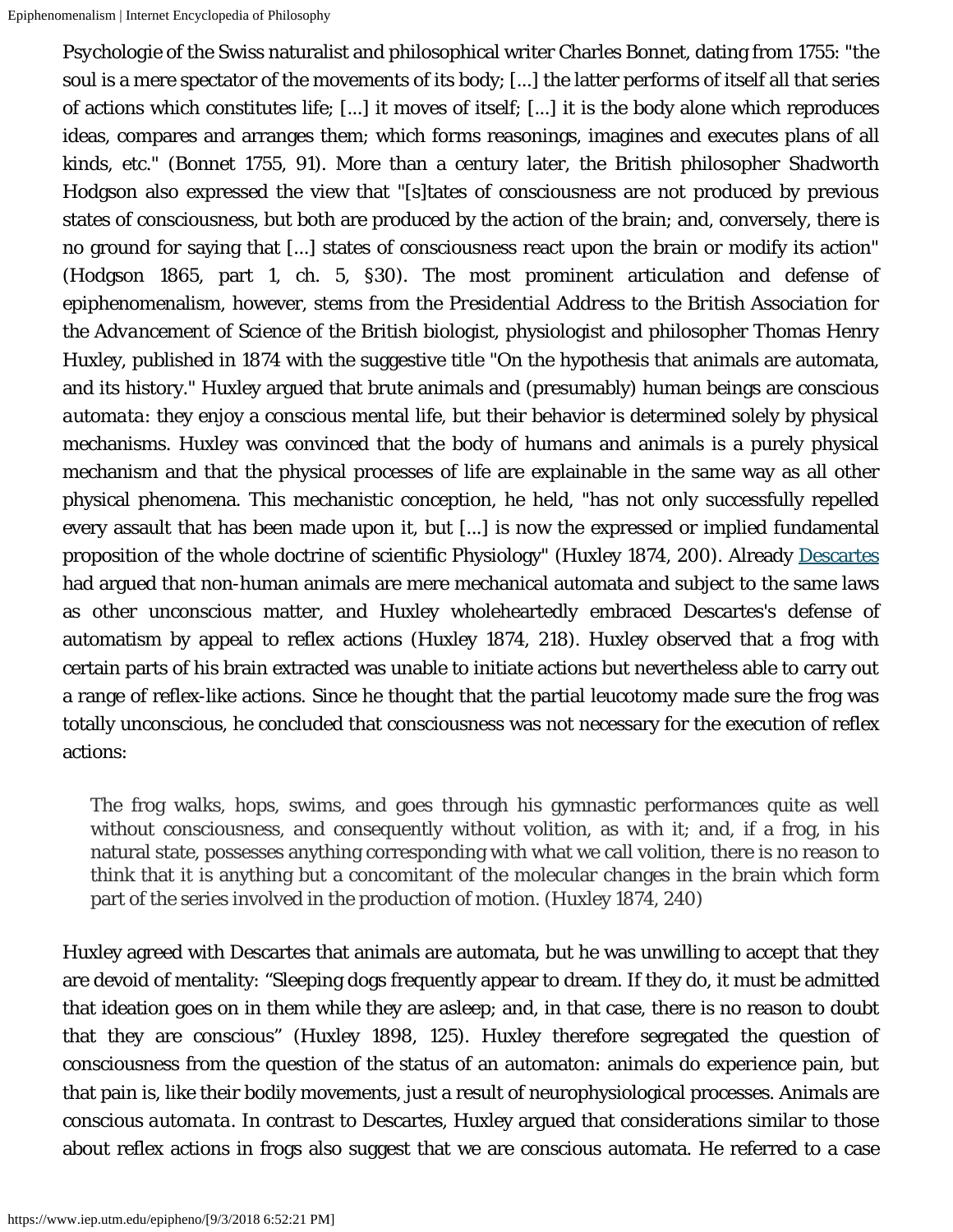study of a certain Dr. Mesnet who had examined a French soldier who had suffered severe brain damage during the Franco-Prussian war in 1870. From time to time this soldier fell into a trancelike state in which he was able to execute a series of complex actions while apparently being unconscious:

If the man happens to be in a place to which he is accustomed, he walks about as usual; [...] He eats, drinks, smokes, walks about, dresses and undresses himself, rises and goes to bed at the accustomed hours. Nevertheless, pins may be run into his body, or strong electric shocks sent through it, without causing the least indication of pain; no odorous substance, pleasant or unpleasant, makes the least impression; he eats and drinks with avidity whatever is offered, and takes asafœtida, or vinegar, or quinine, as readily as water; no noise affects him; and light influences him only under certain conditions. (Huxley 1874, 228)

Since Mesnet's patient could carry out actions ordinarily performed with consciousness as initiating or coordinating element while apparently being unconscious, consciousness did not seem to be necessary for their execution. Since it was impossible to prove that the patient was indeed unconscious in his abnormal state, Huxley did not claim to have *proven* that humans are conscious automata, but he at least thought that "the case of the frog goes a long way to justify the assumption that, in the abnormal state, the man is a mere insensible machine" (Huxley 1874, 235). Huxley's naturalistic or mechanistic attitude towards the body convinced him that the brain alone causes behavior. At the same time, his [dualism](https://www.iep.utm.edu/dualism) convinced him that the mental is essentially nonphysical. He reconciled these apparently discordant claims by degrading mentality to the status of an epiphenomenon.

# <span id="page-3-0"></span> **3. Epiphenomenalism in the 20th Century**

Most contemporary philosophers reject substance dualism and the question that plagued Descartes--How can an immaterial mind whose nature is to think and a material body whose nature is to be spatially extended causally interact?--no longer arises. Moreover, many philosophers even reject Huxley's event-dualism in favor of psychophysical event-identities. According to one version of non-reductive physicalism, for instance, every concrete mental event (every *event token*) is identical to a concrete physical event, although there are no one-one correlations between mental and physical properties (*event types*). Since fear is identical to the neurophysiological event which causes the increased heart rate, fear causes the increased heart rate, too, and epiphenomenalism seems avoided. However, the charge of epiphenomenalism rearises in a different guise. There is a forceful intuition that events cause what they cause in virtue of some of their properties. Suppose a soprano sings the word "freedom" at a high pitch and amplitude, causing a nearby window to shatter. The singing which causes the shattering is both the singing of a high C and the singing of the word "freedom." Intuitively, only the former, not the latter, is causally relevant for the singing's causing the shattering: "Meaningful sounds, if they occur at the right pitch and amplitude, can shatter glass, but the fact that the sounds have meaning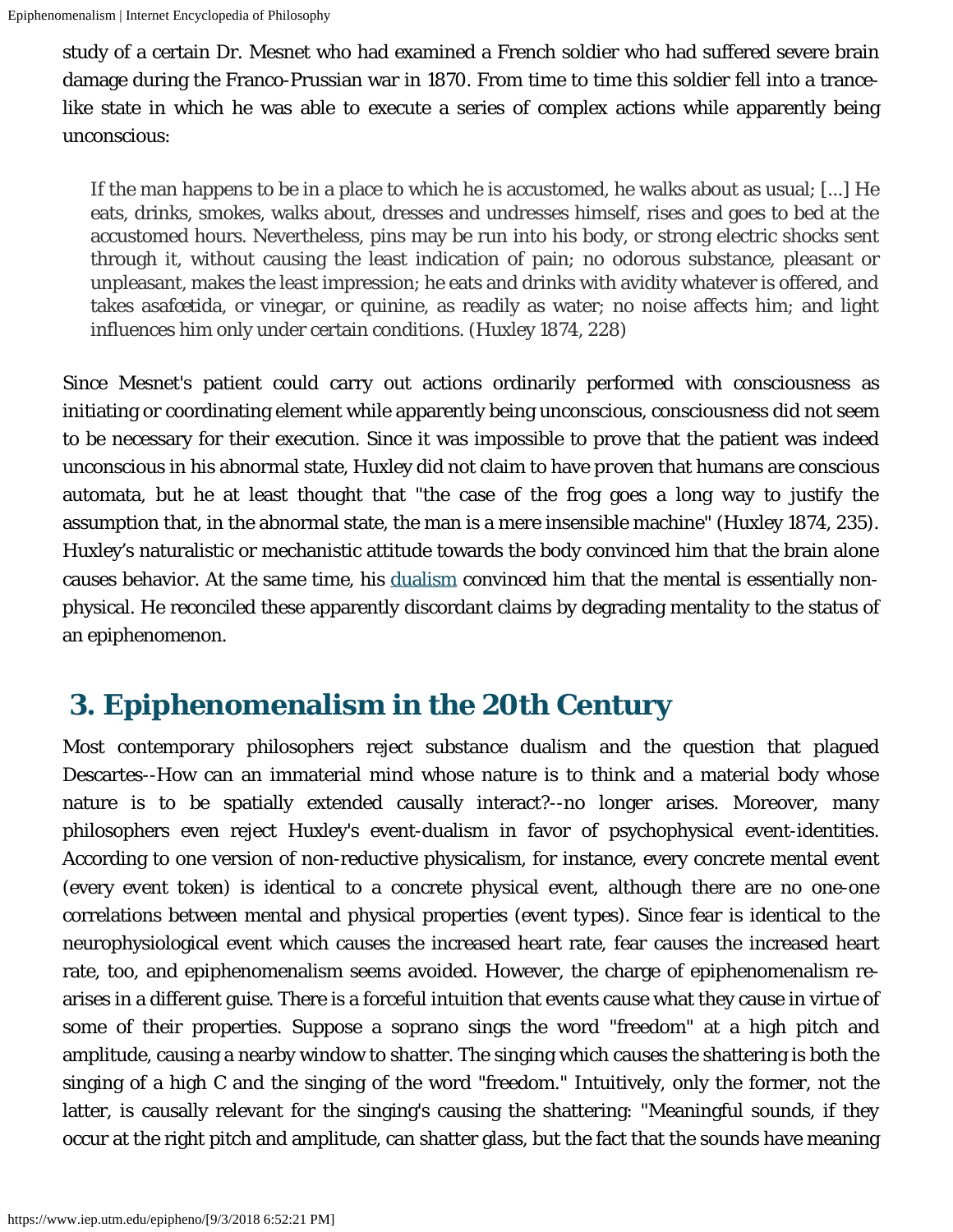is irrelevant to their effect. The glass would shatter if the sounds meant something completely different or if they meant nothing at all" (Dretske 1989, 1-2). If events cause their effects in virtue of some of their properties but not in virtue of others, the question arises whether mental events (even if they are identical to physical events) cause their effects in virtue of their mental, their physical or both kinds of properties. If mental events cause their effects only in virtue of their physical properties, then their being mental events is causally irrelevant and mental properties are, in a certain sense, epiphenomena (three reasons for thinking that mental properties are causally irrelevant are discussed in [section 4b](#page-5-0)). Following Brian McLaughlin, one can thus distinguish between *event*- or *token-epiphenomenalism* on the one hand and *property*- or *typeepiphenomenalism* on the other (see McLaughlin 1989, 1994). According to the event- or tokenepiphenomenalism defended by Huxley, concrete physical events are causes, but mental events cannot cause anything. According to the kind of property- or type-epiphenomenalism that threatens modern non-reductive physicalism, events are causes in virtue of their physical properties, but no event is a cause in virtue of its mental properties. If event-epiphenomenalism is wrong, mental events can be causes; but if they are causes solely in virtue of their physical properties, property-epiphenomenalism is still true, and some consider this to be no less disconcerting than Huxley's original epiphenomenalism (see

# <span id="page-4-0"></span>**4. Arguments for Epiphenomenalism**

Arguments in favor of a philosophical theory typically focus on its advantages compared to other theories—that it can explain more phenomena or that it provides a more economical or a more unifying explanation of the relevant phenomena. There are no arguments for epiphenomenalism in that sense. Epiphenomenalism is just not an attractive or desirable theory. Rather, it is a theory of last resort into which people are pushed by the feeling that all the alternatives are even less plausible. Even epiphenomenalists admit that, from the first-person point of view of a thinking and feeling subject, they don't like it. Why, then, do people embrace epiphenomenalism?

#### <span id="page-4-1"></span> **a. The No-Gap-Argument**

Epiphenomenalism required an intellectual climate in which two apparently discordant beliefs about the world were equally well entrenched: a [dualism](https://www.iep.utm.edu/dualism) with respect to mind and body on the one hand and a *scientific naturalism* or *mechanism* concerning the body on the other. To most thinkers of the eighteenth and nineteenth century, it seemed obvious that human beings enjoy a mental life that resists incorporation into a purely materialist ontology. Our thoughts, sensations, desires etc. just seemed to be too dissimilar from ordinary physical phenomena for them to be "nothing but" physical phenomena. At the same time, however, science saw the advent of a decidedly naturalistic attitude towards the human body, motivated by the successes of mechanistic physics in other areas and characterized by a desire to identify the underlying causal structure of every observed phenomenon in terms of matter and motion alone. In particular,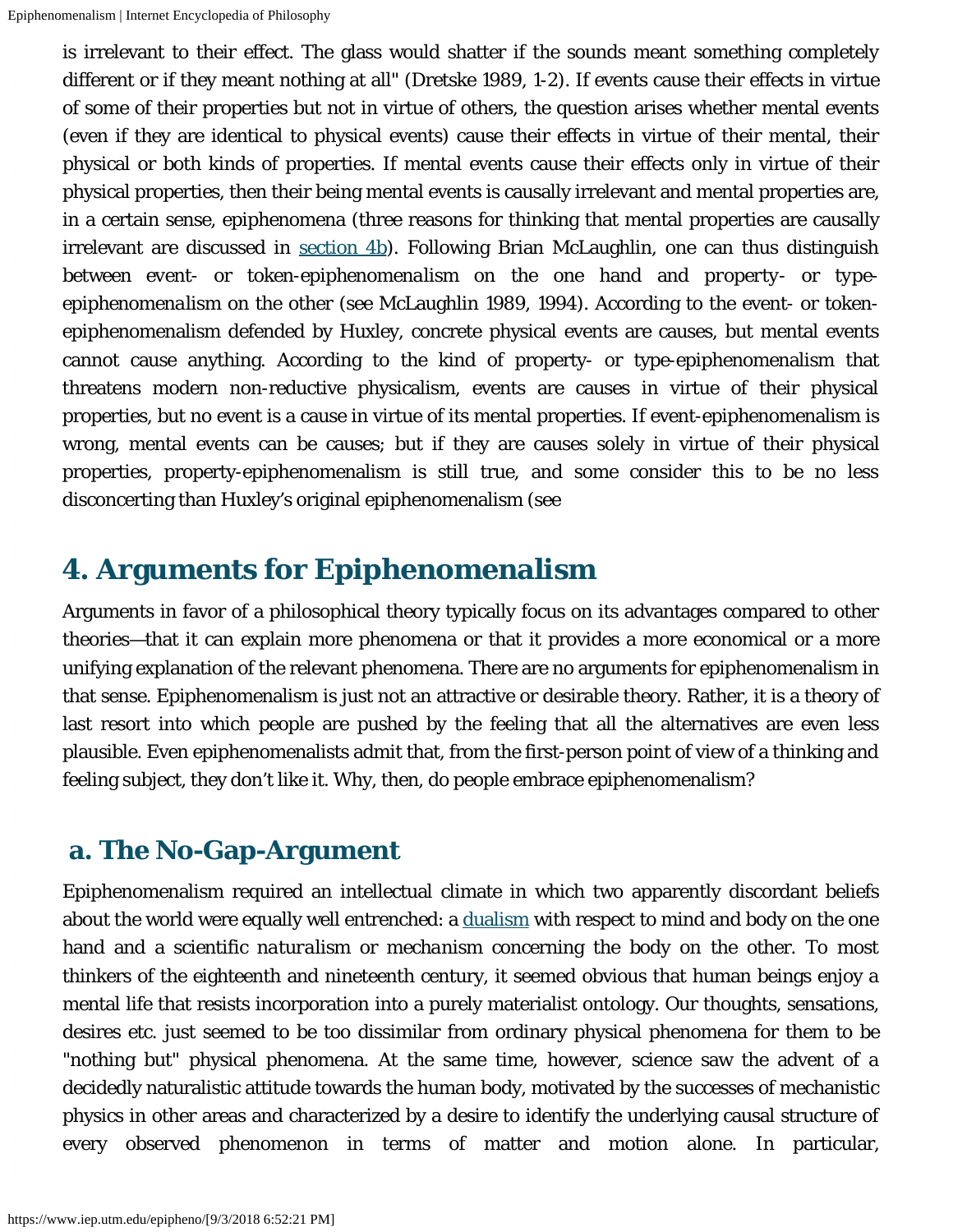neurophysiological research was unable to reveal any mental influence upon the brain or the body. Eventually, with the demise of *vitalism* regarding the forces governing animate life, the conception of the physical as a causally closed system, in which physical forces are the only forces, became almost universally accepted. When combined with the naturalistic assumption that human beings are a part of the physical world and governed by its laws, this left no room for any causal efficacy of our mental life. There simply seemed to be "no gaps" (McLaughlin 1994, 278) in the causal mechanisms that could be filled by non-physical phenomena. Therefore, epiphenomenalism can be regarded as the inevitable result of the attempt to combine a scientific naturalism with respect to the body with a dualism with respect to the mind. Human beings are exhaustively governed by physical laws so that no non-physical causes must be invoked to explain their behavior, but since they are also subjects of non-physical minds, these minds must be causally irrelevant. Whenever our trust in the causal authority of the physical is overwhelmed by our first-person experience of ourselves as creatures with an essentially non-physical mind, epiphenomenalism is waiting in the wings. This holds for Huxley's version of epiphenomenalism no less than for modern propertyepiphenomenalism--both are driven by the idea that some of our mental life is distinct from that part of the physical that is the ultimate and only authority with regard to causation.

#### <span id="page-5-0"></span> **b. Arguments from the Debate about Mental Causation**

Those who defend epiphenomenalism typically do so because they fail to see how it could *not* be true. How could our mind make a causal difference to our physical body? This is the so-called "problem of [mental causation](https://www.iep.utm.edu/mental-c)." *That* there is mental causation is part and parcel of our selfconception as freely deliberating agents that are the causal origins of their actions and do what they do because they have the beliefs and desires they have. Yet, the *How* of mental causation constitutes a serious philosophical problem. Its solution requires an account that shows exactly how the mental fits into the causal structure of an otherwise physical world in such a way as to exert a genuine causal influence, and any such account faces at least three difficulties. First, causation seems to require laws, but there are grounds for denying the existence of appropriate laws connecting the mental and the physical (the "Argument from the Anomaly of the Mental"). Second, causation is arguably a local or intrinsic affair, while in the case of beliefs and desires, for instance, those aspects constitutive of them insofar as they are mental are arguably *relational* or *extrinsic* (the "Argument from Anti-Individualism"). Third, we do not understand how the mental can be causally efficacious without coming into conflict with other parts of the causal structure we know (or at least suspect) to play an indispensable causal role in the production of physical effects (the "Argument from Causal Exclusion").

#### <span id="page-5-1"></span> **i. The Argument from the Anomaly of the Mental**

The [Anomalous Monism](https://www.iep.utm.edu/anom-mon) of [Donald Davidson](https://www.iep.utm.edu/davidson) was one of the earliest versions of non-reductive physicalism (see Davidson 1970). Davidson devised it to reconcile the idea that the mental is part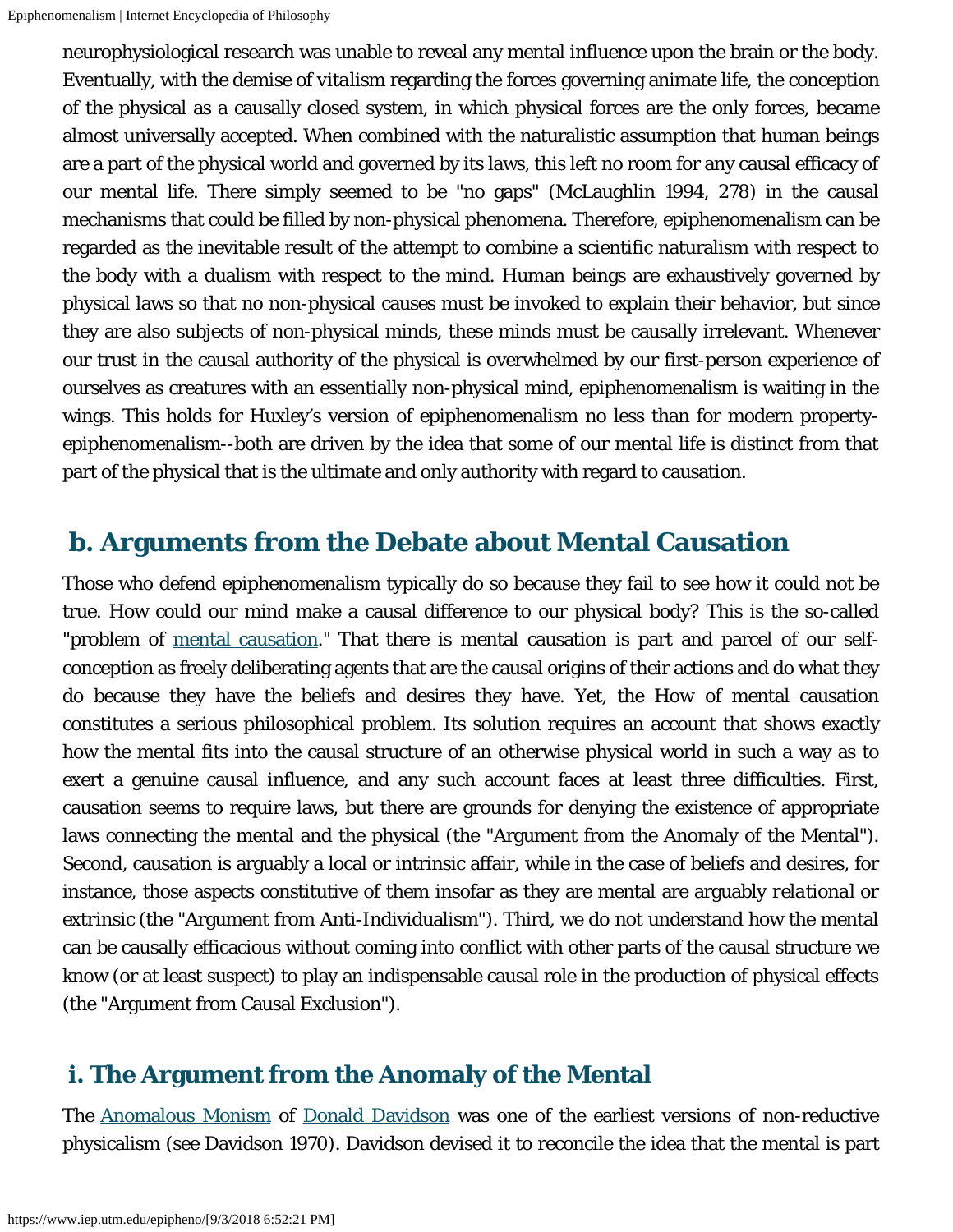of the physical causal network with the idea that we are autonomous agents in voluntary control of our actions. The problem is that the latter idea requires, while the former explicitly denies, that " [m]ental events such as perceivings, rememberings, decisions, and actions resist capture in the nomological net of physical theory" (Davidson 1970, 207). On the one hand, since cause and effect must always fall under a strict causal law, if the mental is to be causally efficacious, it must be subject to strict laws. On the other hand, we can be autonomous agents only if the mental is *not* part of the potentially deterministic nomological network of physics; true autonomy requires that there be no strict laws connecting mental events with other mental events or with physical events and that the concepts necessary to describe, explain and predict actions and to ascribe attitudes not be reducible by definition or natural law to the concepts employed by physical sciences (Davidson 1970, 212). The exact nature of Davidson's argument for this "anomaly of the mental" is a matter of dispute, but his idea seems to be that the existence of strict psychophysical or psychological laws, together with the strict and potentially deterministic physical laws, would be at odds with the essentially holistic and rational nature of belief attributions (Davidson 1970, 219-221.) If causation requires causes and effects to fall under strict laws, and if there are no strict laws concerning mental events, mental causation seems to be impossible. This is the "Argument from the Anomaly of the Mental." One response would be to abandon the requirement that causes and effects must fall under strict laws. Another response would be to retain the causal law requirement but to deny that the mental is anomalous in the relevant sense. Davidson himself did neither of these. His Anomalous Monism was designed to show that mental causation is in fact compatible with the causal law requirement *and* the absence of strict psychological and psychophysical laws. Davidson derived Anomalous Monism from the following three seemingly inconsistent premises: (1) *Principle of Causal Interaction*: At least some mental events causally interact with physical events. (2) *Principle of the Nomological Character of Causality*: Events related as cause and effect fall under strict causal laws. (3) *Principle of the Anomalism of the Mental*: There are no strict psychological or psychophysical laws on the basis of which mental events can be predicted and explained. (1) and (2) apparently imply the falsity of (3): "it is natural to reason that the first two principles [...] together imply that at least some mental events can be predicted and explained on the basis of laws, while the principle of the anomalism of the mental denies this" (Davidson 1970, 209). Davidson's goal was to interpret (1), (2), and (3) in such a way that they are not only consistent but jointly entail that particular mental events which causally interact with other events are identical to physical events. According to Davidson, (1) is an extensional claim about a *relation* between particular events: although the assertion of the causal relation between two events c and e requires describing them, the causal relation itself holds "no matter how they are described" (Davidson 1993, 6; 1970, 215). In contrast, (2) and (3) concern *laws*. Since "laws are linguistic" (Davidson 1970, 215) and thus an intensional affair, particular events fall under laws "only as described." (2) says that whenever two events *c* and *e* are related as cause and effect, there are descriptions " $d_c$ " and " $d_e$ " of  $c$  and  $e$ , respectively, under which  $c$  and  $e$  instantiate a causal law, although there may be descriptions " $d^*{}_c$ " and " $d^*{}_e$ " under which they do not instantiate a causal law (although " $d^*{}_c$  caused  $d^*{}_e$ " is nevertheless a true singular causal statement). Given this, it is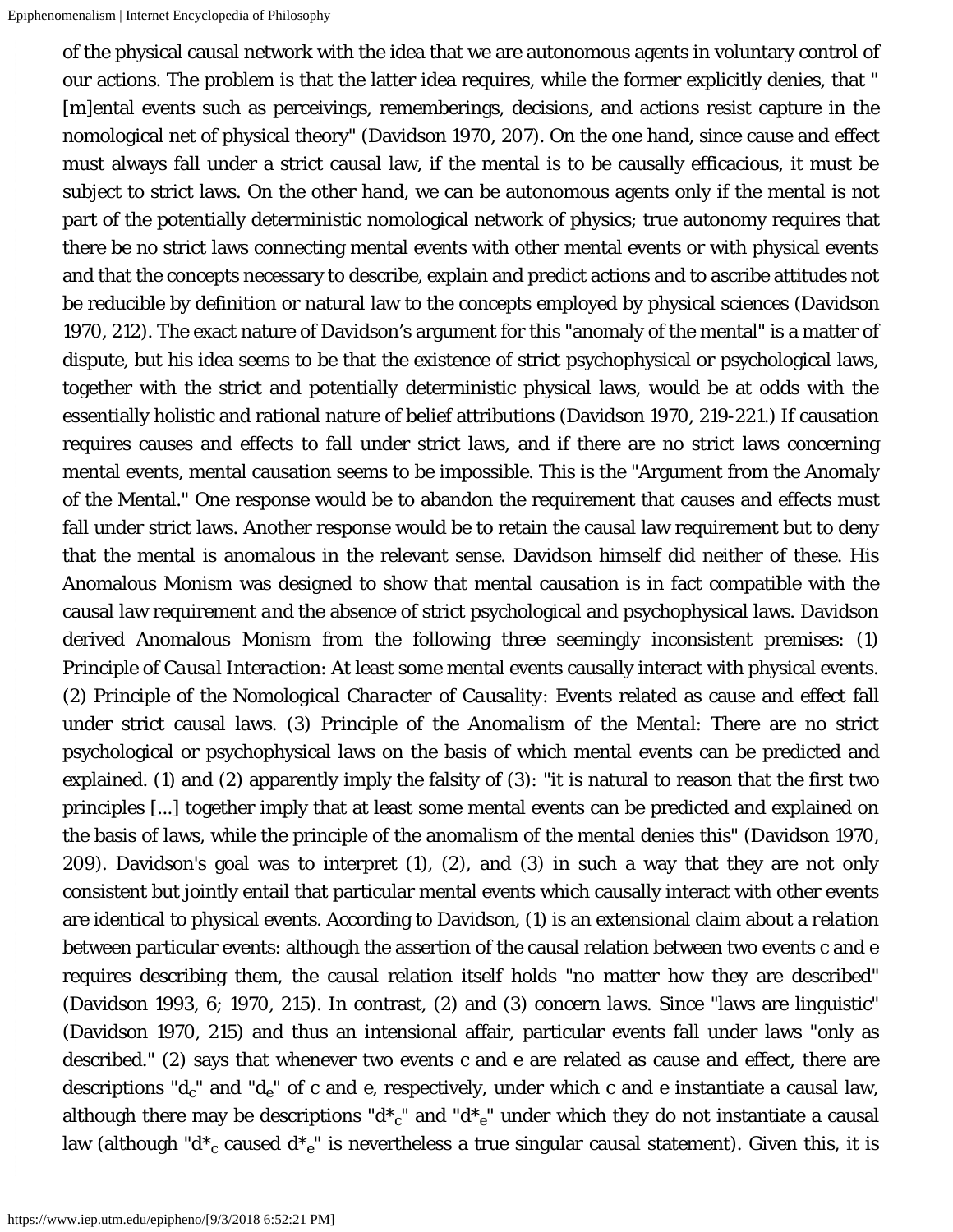easy to see why Davidson thinks that (1), (2), and (3) entail that mental events which causally interact with other events must be identical to physical events. By (1), some mental event *m* causes or is caused by a physical event *p*. By (2), *m* and *p* must therefore instantiate a strict causal law. That is, there must be descriptions " $d_m$ " and " $d_p$ " of  $m$  and  $p$ , respectively, such that " $d_m$ -events cause  $d_p$ -events" (or " $d_p$ -events cause  $d_m$ -events") is a strict causal law. By (3), this can only be a physical law. Hence, " $d_m$ " and " $d_p$ " must belong to the vocabulary of physics. Since events are mental or physical "only as described" and since  $m$  has with " $d_{m}$ " at least one physical description, *m* must thus be a physical event (Davidson 1970, 224). However, while causation may admittedly be an extensional relation between particular events, many philosophers have argued that which causal relations an event enters into is determined by which event-types it falls under. The singing's being the singing of a high C, it seems, is causally relevant for its causing the shattering, while its being the singing of the word "freedom" is not. According to Anomalous Monism, Davidson's critics claim, only the strict laws of physics can be causal laws, and hence events seem to be causally related only in virtue of falling under physical event-types, rendering mental eventtypes causally irrelevant:

Davidson's argument for Anomalous Monism shows that any causal relation involving a mental event and a physical event holds only because a strict physical law subsumes the two events under physical kinds or descriptions. The fact that the mental event is a mental event, or that it is the kind of mental event that it is, appears to be entirely immaterial to the causal relation. [...] Individual mental events [...] do have causal efficacy, but only because they fall under physical kinds, and the mental kinds that they are have [...] nothing to say about what causal relations they enter into. The causal structure of the world is wholly determined by the physical kinds and properties instantiated by events of this world. (Kim 2003b, 126)

This is a prominent objection against Anomalous Monism (see, for example, Honderich 1982; Kim 1989a, 1993a; Sosa 1993). Anomalous Monism may avoid token- or event-physicalism, but it seems to succumb to type- or property-epiphenomenalism: mental events, by being identical to physical events, are causally efficacious, but that they are the kind of mental event they are adds nothing to their causal efficacy (for responses on behalf of Anomalous Monism see Campbell 1997, 1998; Davidson 1993; Lepore & Loewer 1987; McLaughlin 1989).

#### <span id="page-7-0"></span> **ii. The Argument from Anti-Individualism**

*Anti-individualism* or *externalism* holds that the content of mental states and the meaning of some natural language terms is a *relational*, or *extrinsic*, rather than a *local*, or *intrinsic*, property (see Burge 1979; Putnam 1975). What are local or relational properties? Suppose Sarah weighs 110 pounds, is four foot five, has blond hair and is taller than Jack. The first three properties seem to be *local* in the sense that they *supervene* upon Sarah's internal make-up and Sarah can acquire or loose them only if she herself undergoes some change. The fourth property, in contrast, seems to be *relational* in the sense that Sarah has it only by courtesy of certain external facts, namely, only if there is someone else, Jack, who is smaller than she is. If Jack grows tall enough, Sarah loses the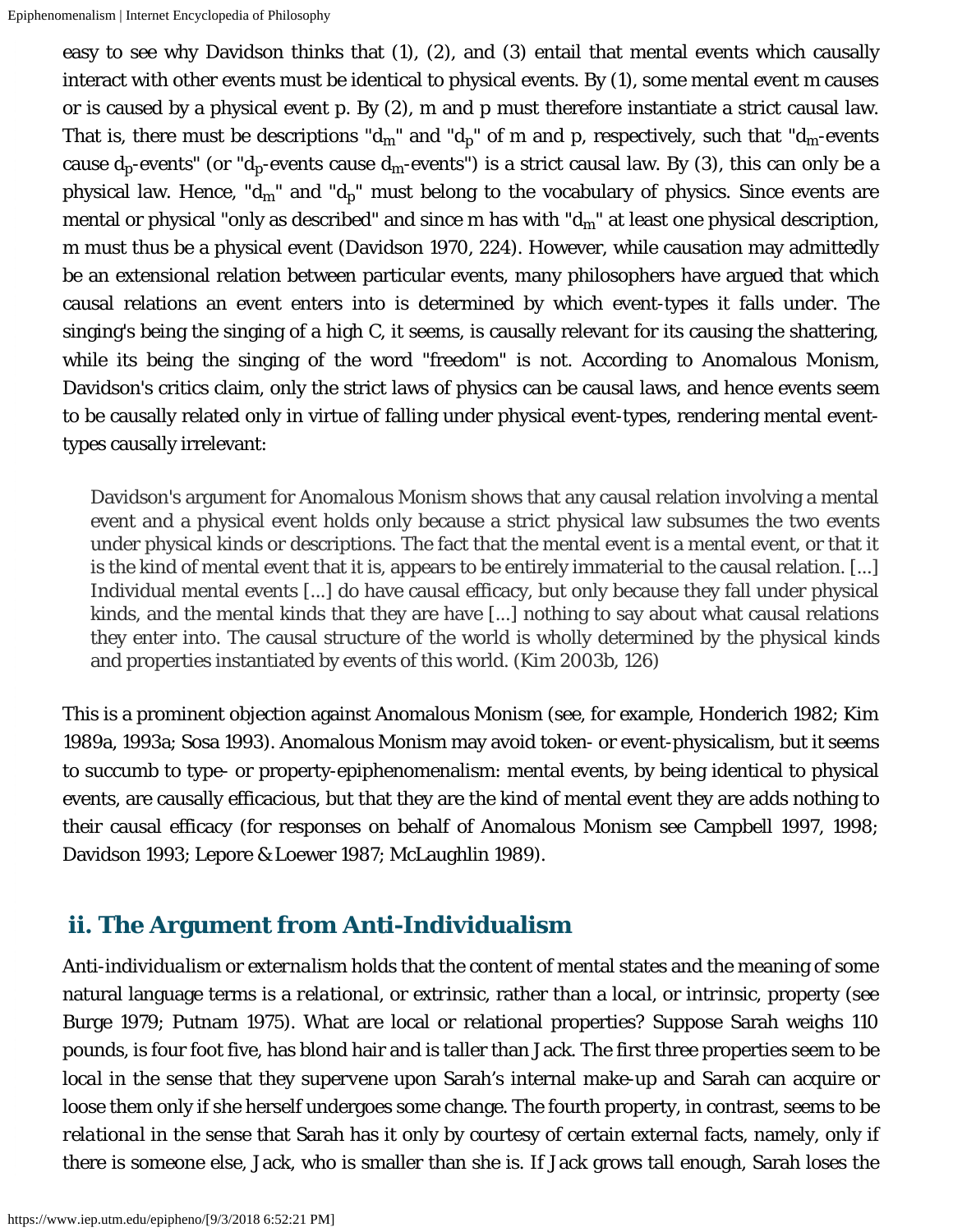property of being taller than Jack, although she herself does not undergo any change. According to Hilary Putnam, meanings of natural kind terms are relational properties (see Putnam 1975). What Sarah means by an utterance of, say, "water," "tiger," "elm," or "gold" is not determined solely by her internal make-up, but also by her environment. Consequently, such terms can mean different things in the mouth of molecularly identical twins that are indistinguishable with regard to their local properties. Meanings "just ain't in the head," as Putnam famously put it. Moreover, the contents of the corresponding thoughts seem to be relational properties, too: what Sarah believes when she has a belief she would express as, say, "Water is wet" is determined by the way the world is and not solely by how things are "inside" her. Tyler Burge went even further and argued that natural kind terms are not the only terms whose meaning is determined by external factors and that not only differences in the physical environment can affect the meaning of a term or the content of a belief, but also differences in a subject's historical, linguistic, or social environment (see Burge 1979). Externalism or anti-individualism makes mental causation problematic. Causality seems to be an entirely local affair in the sense that a system's behavior apparently supervenes upon its internal make-up. Consequently, two systems exactly alike in all internal respects will behave in exactly the same way, so that relational properties like *being a genuine dollar coin* or *being a photo of Sarah* do not seem to make a difference to the behavior of, say, a vending machine or a scanner: as long as the piece of metal inserted into a vending machine has a certain set of local properties, the vending machine will exhibit a certain behavior, no matter whether the piece of mental inserted is a genuine dollar coin or a counterfeit, and a scanner will produce a certain distribution of pixels on the screen, no matter whether the object scanned is a photo of Sarah or a piece of paper locally indistinguishable from a photo of Sarah. The assumption that causation is a local affair, when combined with externalism or anti-individualism, leads to epiphenomenalism: the meaning or content of a mental state, being a relational property, threatens to be as irrelevant for our behavior as the property of being a genuine dollar coin is for the behavior of a vending machine. In order to avoid epiphenomenalism, we must either eschew anti-individualism or show how relational mental properties can make a causal difference. [Jerry](https://www.iep.utm.edu/fodor/) [Fodor](https://www.iep.utm.edu/fodor/) tried to explicate a notion of "narrow content" according to which the mental states of intrinsically indistinguishable subjects must have the same contents, although their relationally individuated "wide contents" may differ (see Fodor 1987, ch. 1, 1991). Since narrow contents supervene upon the intrinsic make-up of a subject, Fodor held, the charge of epiphenomenalism can be avoided. However, he has recently given up on this idea because it proved extremely difficult to say exactly what narrow contents are (see Fodor 1995). Frank Jackson and Philip Pettit argue that relational properties can be causally relevant in virtue of figuring in so called "program explanations," although strictly speaking the causal work is done solely by local properties (see, for example, Jackson & Pettit 1990). In a similar vein, Lynne Rudder Baker and Tyler Burge claim that the charge of epiphenomenalism "just melts away" (Baker 1993, 93) if we acknowledge that our explanatory practice which undoubtedly treats explanations in terms of relational properties as causal explanations trumps any metaphysical armchair argument to the contrary (see Baker 1993, 1995; Burge 1993). And Fred Dretske argues that while the triggering causes of behavior are always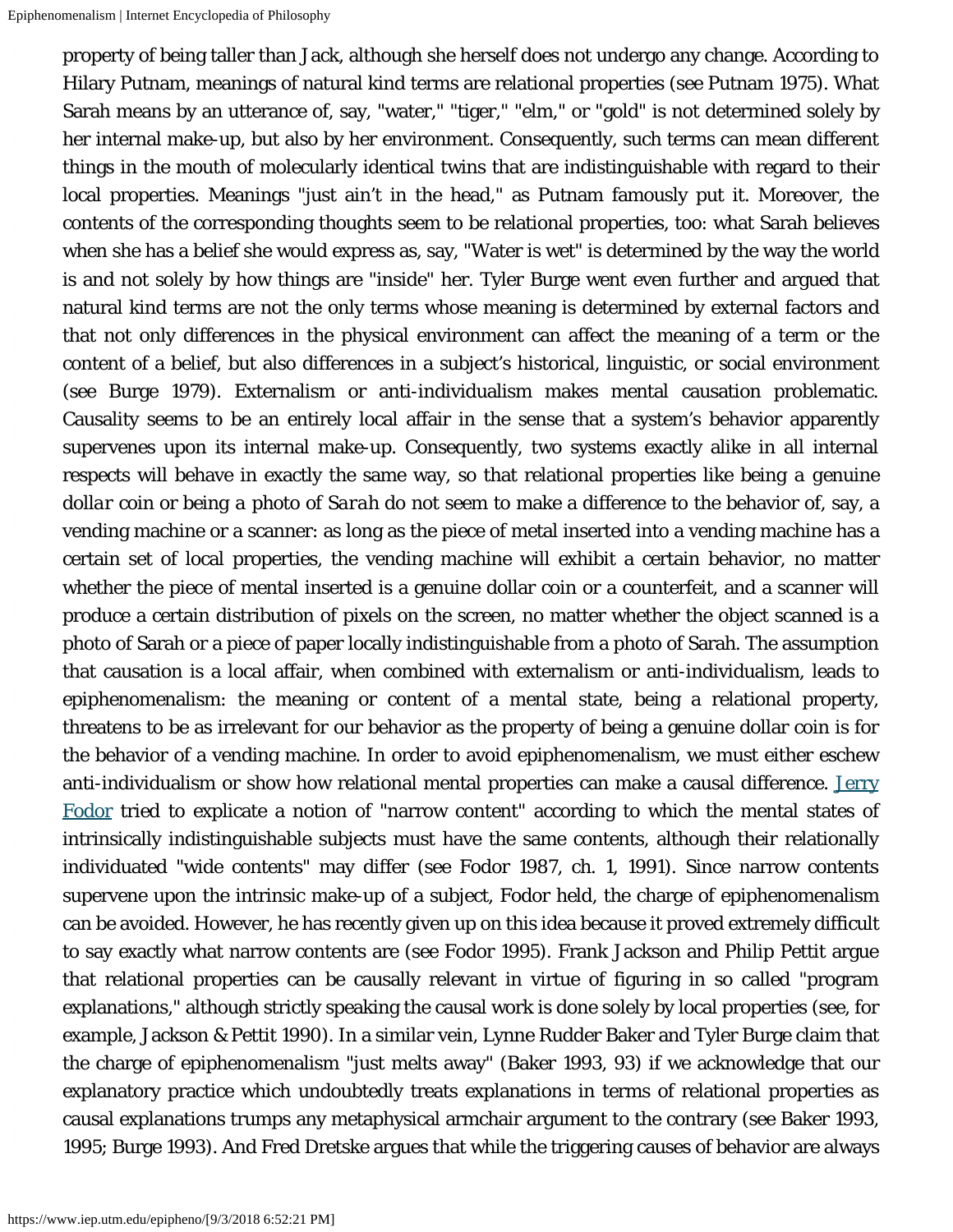local, relational mental properties can make a causal difference in virtue of being *structuring causes* of behavior, that is, in virtue of structuring a causal system in such a way that the occurrence of a triggering neurophysiological cause causes a given behavioral effect (see, for example, Dretske 1988).

#### <span id="page-9-0"></span> **iii. The Argument from Causal Exclusion**

Most philosophers nowadays defend some version of non-reductive physicalism. According to nonreductive physicalism, all scientifically respectable entities are physical entities, where entities which cannot be straightforwardly reduced to physical entities—mental events or properties, for instance—are physical at least in the broad sense that they *supervene* or *depend* upon physical entities. Non-reductive physicalism is attractive because it promises to respect the naturalistic attitude characteristic of our modern scientific time while at the same time also preserving our selfconception as autonomous agents. For decades, however, Jaegwon Kim has argued that nonreductive physicalists unwittingly commit themselves to epiphenomenalism. His master argument is the so-called *Causal Exclusion Argument*, which he uses as a *reductio ad absurdum* of nonreductive physicalism: if the mental were merely supervenient upon but not reducible to the physical, as non-reductive physicalism holds, it would be causally irrelevant (barring overdetermination). Non-reductive physicalism is thus unable to steer a safe path between the Scylla of reductionism on the one hand and the Charybdis of epiphenomenalism on the other, so that those unwilling to embrace outright reductionism are forced to accept epiphenomenalism. Kim's most recent version of the *Causal Exclusion Argument*, the so-called *Supervenience Argument*, has two stages. Stage one holds that mental properties (or, rather, their *instances*--a qualification that will be omitted from now on) can cause other mental properties only if they can cause physical properties. Stage two then holds that mental properties can cause physical properties only if they are reducible to physical properties or genuinely overdetermining. Since overdetermination can be ruled out, the only remaining alternatives are "reduction or causal impotence" (Kim 2005, 54). Suppose a mental property *M* causes a mental property *M*\*. Since mind-body supervenience "is a shared minimum commitment of all positions that are properly called physicalist" (Kim 2005, 13), non-reductive physicalism must posit a physical supervenience base *P*\* of *M*\* which is (non-causally) sufficient for *M*\*. What, then, is responsible for *M*\*'s occurrence—*M* or *P*\*? There appears to be "a tension between vertical determination and horizontal causation" (Kim 2003a, 153): "under the assumption of mind-body supervenience, *M*\* occurs because its supervenience base  $P^*$  occurs, and as long as  $P^*$  occurs,  $M^*$  must occur [...] regardless of whether or not an instance of *M* preceded it. This puts the claim of *M* to be a cause of *M*\* in jeopardy: *P*\* alone seems fully responsible for, and capable of accounting for, the occurrence of *M*\*" (Kim 1998, 42). The upshot of this first stage of the argument is that the tension between *M* and *P*\* can be resolved only by accepting that "*M* caused *M*\* by causing its supervenience base *P*\*" (Kim 2005, 40). Stage two then goes on to argue that mental-to-physical causation is impossible. Given the so-called *causal closure of the physical*, *P*\* must have a sufficient and completely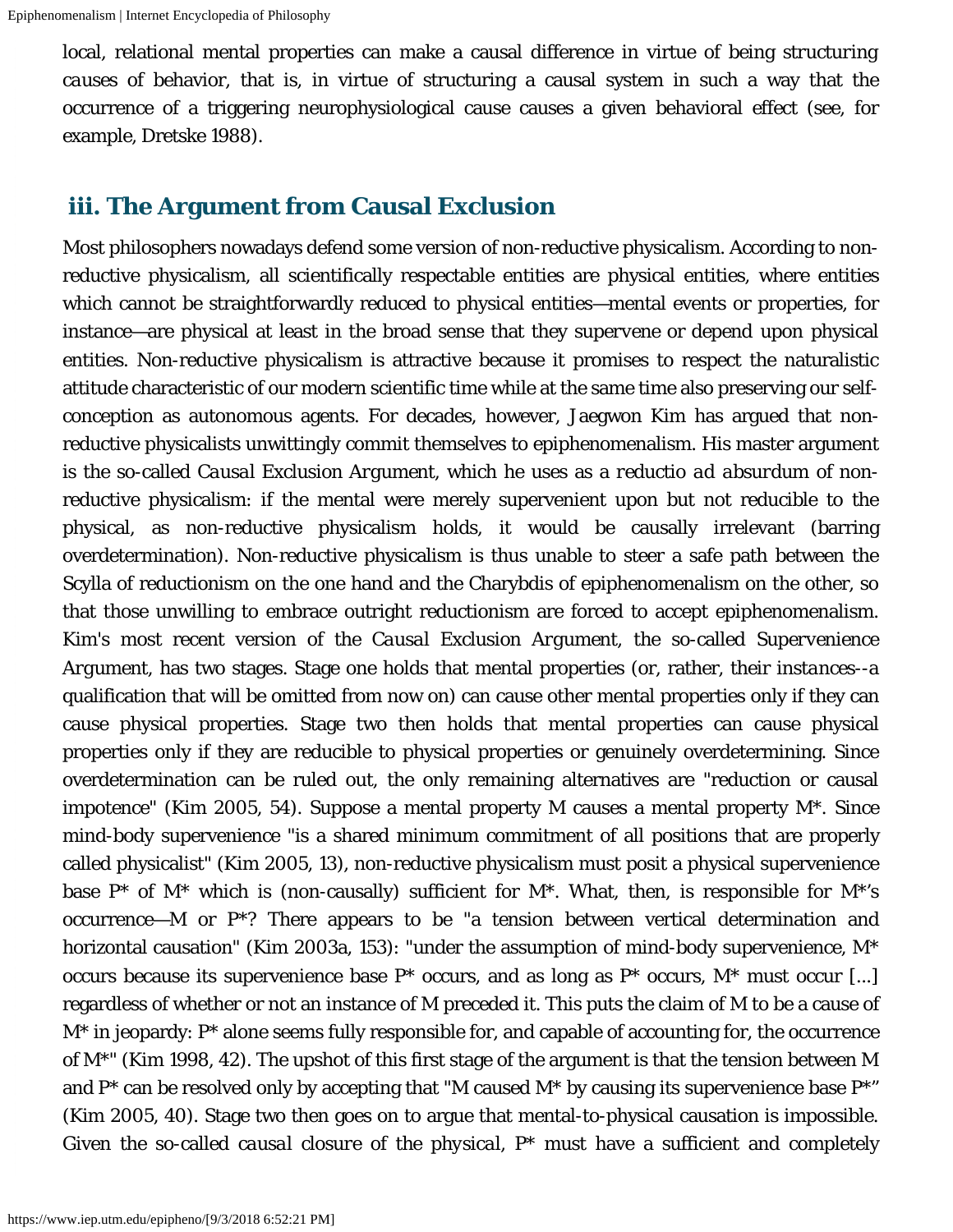physical cause *P*, leading to a competition between *M* and *P* for the role of P\*'s cause. Barring overdetermination, *M* seems bound to loose this competition: if *P* is a sufficient cause of *P*\*, then once *P* is instantiated all that is required for *P*\* to occur is done and there is nothing left for *M* to contribute, causally speaking. This completes stage two of the *Causal Exclusion Argument*. Both steps together seem to lead to epiphenomenalism--unless mental properties are reducible or genuinely overdetermining, they must be causally inert, so that with the overdetermination option and the reduction option ruled out, epiphenomenalism is the inevitable consequence. In response, non-reductive physicalists have offered *compatibilist* accounts of mental causation designed to explain how irreducible mental properties can play a substantial causal role in the production of physical effects, given that the causal work is done solely by physical properties. The common core of these attempts is the idea that there is some compatibilist condition *C* such that (1.) fulfilling *C* is sufficient for being causally relevant; (2.) properties which do not do any real causal work can fulfill *C*; (3.) *C* can be fulfilled by two or more properties without leading to any kind of "causal competition;" and (4.) mental properties can fulfill *C*. Prominent compatibilist candidates for *C* include figuring in *counterfactual dependencies* (see LePore & Loewer 1987) or program explanations (see Jackson & Pettit 1990), being a *determinable* of the physical properties which do the causal work (see Yablo 1992), or falling under *non-strict causal laws* (see Fodor 1989; McLaughlin 1989).

#### <span id="page-10-0"></span> **c. Libet's Experiments**

Intuition tells us that we, as conscious selves, are in charge of our actions, and the man in the street finds the idea that consciousness is a causally irrelevant by-product of brain processes preposterous. Empirical scientists, however, have long questioned these assumptions. Many of them think that the brain causes our actions and then makes us think that it was us who did it: "The unique human convenience of conscious thoughts that preview our actions gives us the privilege of feeling we willfully cause what we do. In fact, unconscious and inscrutable mechanisms create both conscious thought about action and the action, and also produce the sense of will we experience by perceiving the thought as cause of the action" (Wegner 2002, 98). No empirical research has provoked more philosophical discussion than Benjamin Libet's experiments concerning the relationship between unconscious brain activity and the subjective feeling of volition during the initiation of simple motor actions (see Libet *et al*. 1983; Libet 1985). Previous research had shown that actions that are perceived to be the result of a conscious feeling of volition are also preceded by a pattern of brain activity known as the "*readiness potential*." The question Libet and his colleagues wanted to answer was: What comes first—the feeling of volition or the readiness potential? They instructed subjects to perform a simple motor activity, like pressing a button, within a certain time frame at an arbitrary moment decided by them ("Let the urge to act appear on its own any time without any preplanning or concentration on when to act"; Libet *et al*. 1983, 625). The subjects were asked to remember exactly when they made the decision, when they were first aware of the "urge to act," by noticing the position of a dot circling a clock face (the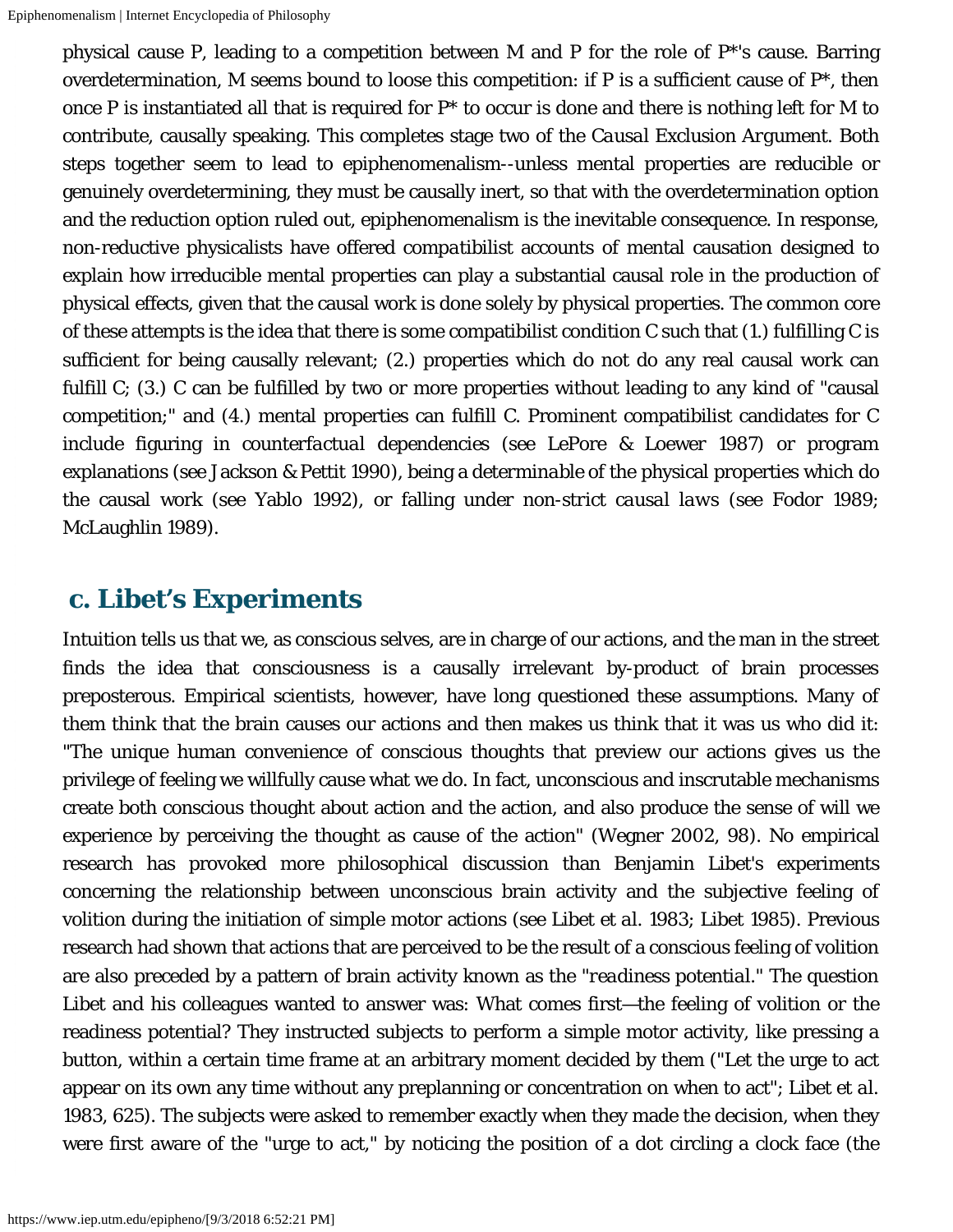"clock" being a cathode ray oscilloscope modified so as to be able to measure time intervals of roughly fifty milliseconds). The time when the action was carried out, when the subjects actually pressed the button, was measured by electronically recording the position of the dot. On average, it took about 200 milliseconds from the first conscious feeling of voliton to the actual pressing of the button. But Libet and his collaborators also recorded the subjects' brain activity by means of an EEG. They found that an increased electrical activity, the so-called "readiness potential," was built up (primarily in the secondary motor cortex) on average approximately 500 milliseconds before the button was pushed, and that means approximately 300 milliseconds *before* the subjects felt the conscious "urge to act" (Libet's experiments have been repeated and improved several times; see, e.g. Keller & Heckhausen 1990; Haggard & Eimer 1999; Miller & Trevena 2002; Trevena & Miller 2002). It is tempting to interpret this result as showing that the allegedly free decision of the subject was in fact determined by unconscious brain processes and that, at least insofar as decisions to act are concerned, our mind is a mere epiphenomenon, but it remains a controversial issue exactly what philosophical consequences we ought to draw from Libet's experiments (see Pockett et al. 2006).

# <span id="page-11-0"></span> **5. Arguments against Epiphenomenalism**

Epiphenomenalism has had few friends. It has been deemed "thoughtless and incoherent" (Taylor 1927, 198), "unintelligible" (Benecke 1901, 26), "quite impossible to believe" (Taylor 1963, 28) and "truly incredible" (McLaughlin 1994, 284). The resistance stems from the fact that many think that if epiphenomenalism were correct, we could not be the kind of being we are and we could not occupy the place in the world we occupy. We would instead be at the mercy of our brains and we would have to say that our actions are all our brains' actions and that ultimately "we" have nothing to do with them.

If the eyebrows are raised they are not raised by us. What is done is not done by us. [...] We go piggy-back, and we cannot get off. Where it goes, we go. What's "it"? The body/brain is "it." "It" is not us, is the point. Epiphenomenalism would be the ruin of the self and that self's life. […] Our supposed self is illusory, and we are deluded. [...] We lose ourselves when consciousness ceases to be effective in what we chose. (Hyslop 1998, 68)

In his book *The Fundamental Questions of Philosophy*, Alfred Cyril Ewing introduced epiphenomenalism as a theory that can be disposed of in a "conclusive fashion" (Ewing 1953, 127): "That epiphenomenalism is false is assumed in all practical life [...] and it is silly to adopt a philosophy the denial of which is implied by us every time we do anything" (Ewing 1953, 128). But what exactly is it that renders epiphenomenalism so evidently absurd?

## <span id="page-11-1"></span> **a. The Argument from Counterintuitiveness**

Epiphenomenalism is counterintuitive. There's no doubt about that. Yet, philosophy, like all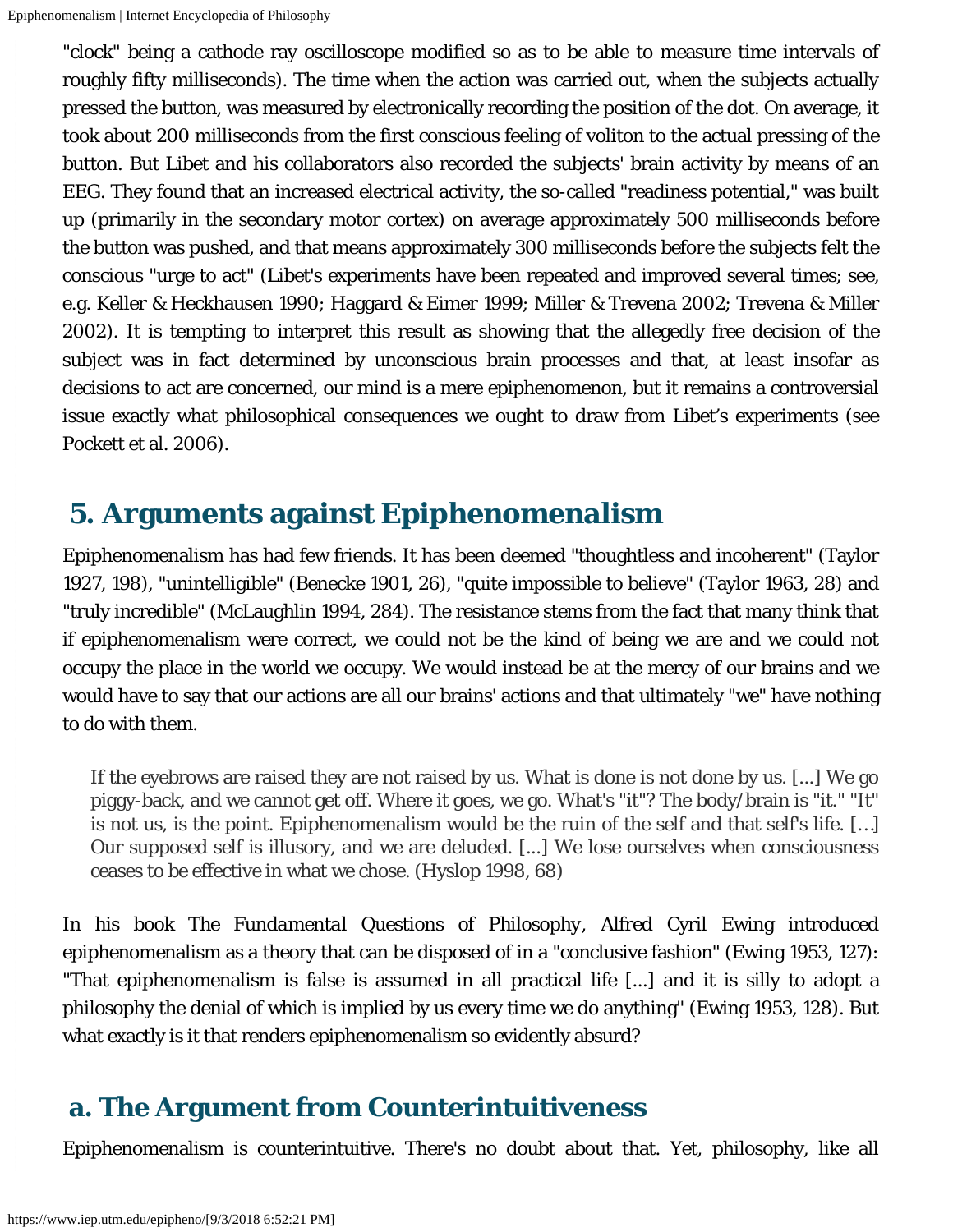science, is not concerned with intuitiveness but with truth, and that a theory is counterintuitive does not show that it is not true. In fact, a host of widely accepted and feted theories are counterintuitive at first and some remain so forever: the Copernican system, the Freudian theory of the unconscious, Einstein's theories of special and general relativity or quantum mechanics. Einstein's theory of relativity, for instance, is much less intuitive than Newtonian physics, but ultimately the fate of a theory depends on whether there are good arguments in favor of it, not on whether it is intuitive. If there are reasons for taking epiphenomenalism seriously, then we should do that, just as we do it in the case of the theory of relativity: "Epiphenomenalism may be counterintuitive, but it is not obviously false, so if a sound argument forces it on us, we should accept it" (Chalmers 1996, 159).

#### <span id="page-12-0"></span> **b. The Argument from Introspection**

It might seem as if we can be *introspectively* aware of chains of mental occurrences, one of which is causing the other, for instance when we reason through an argument, write a piece of prose, or acquire a new belief by inferring it from previously held beliefs. We just *know*, it seems, that in these cases there is mental causation. The same may be said to be true of various chains of occurrences both inside and outside of our mind, for instance when volitions give rise to appropriate behavior, when a pain results in a wincing, or when fear makes our heart beat faster- one might say that in these cases, too, we have some immediate cognitive access to the causal efficacy of the mental. If we could indeed be in some sense "directly acquainted" with the fact that such sequences are the result of genuinely causal processes, epiphenomenalism would not be an option. Yet, our awareness of regular successions does not and cannot reveal their causal nature. The awareness of the psychological or psychophysical sequences that make up our everyday life is no more awareness of causal processes than awareness of the sequence of shadows a moving car casts (Lachs 1963, 189). Whatever those who hold that epiphenomenalism is "incompetent to take account of the obvious facts of mental life" (Taylor 1927, 198) mean, they cannot mean that it is contradicted by our immediate cognitive access to our mind's causal effectiveness, because there is no phenomenological difference between a situation in which epiphenomenalism is false and a situation in which epiphenomenalism is true.

#### <span id="page-12-1"></span> **c. The Argument from Evolution**

One of the earliest objections to epiphenomenalism starts with the observation that we have the properties we have because they contributed positively to our ancestors' differential fitness and that a property which endows an organism with an evolutionary advantage must make a causal difference to its survival. Since we have mental properties, while our ancient ancestors did not, the argument continues, these properties must have evolved over time and therefore must be capable of making a causal difference (this argument is frequently attributed to Popper & Eccles 1977, but it was endorsed already by James 1879). Epiphenomenalists respond that mental properties may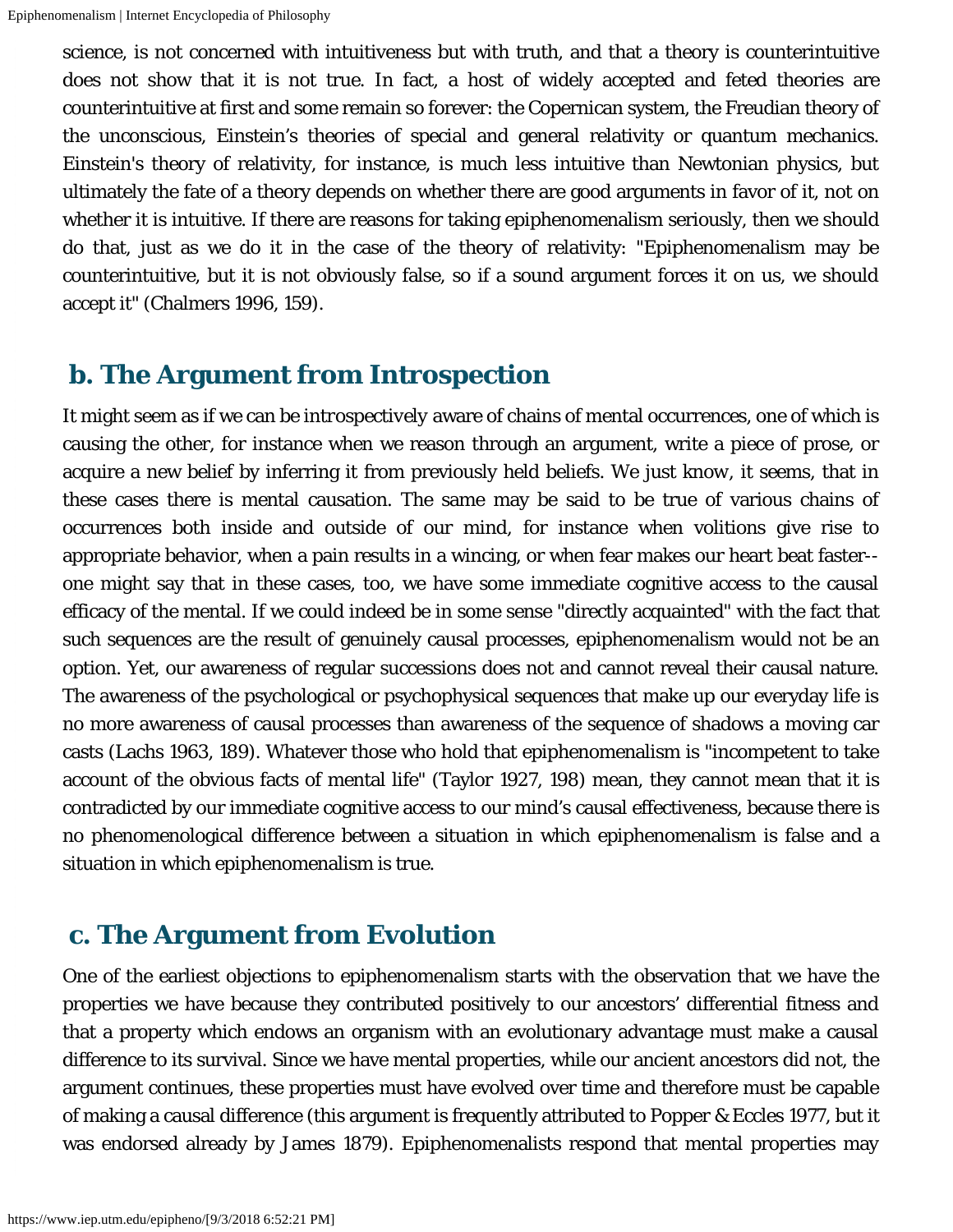have evolved as nomologically necessary by-products of adaptive traits. A polar bear's having a heavy coat decreases its fitness (by slowing it down), but is nevertheless an evolved trait because it was an inevitable by-product of a highly adaptive trait, namely, having a warm coat: "Having a heavy coat is an unavoidable concomitant of having a warm coat [...], and the advantages for survival of having a warm coat outweighed the disadvantages of having a heavy one" (Jackson 1982, 134). Likewise, it could be that we enjoy our mental life because its neurophysiological causes contributed positively to our ancestors' differential fitness by making them "fitter" compared to those who lacked such neurophysiological equipment. Maybe we have a mind because it was evolutionary adaptive to have a big brain and it is nomologically impossible to have a big brain without having a mind. The problem with this response is that while we understand perfectly well why polar bears can have warm coats only in virtue of having heavy coats, we have little or no idea why it should be necessary to have a mind in order to have a big brain. Why should of all neurophysiological structures only those with a causally irrelevant mind as by-product be able to do what was required for our ancestors' survival? If a company claims that religion is not an employment criterion, but it turns out that all its employees are of the same religion, that cries out for an explanation, and the same holds if the epiphenomenalist claims that although our mind is totally ineffective, during the course of evolution only brain structures have evolved that are accompanied by a mind as a by-product.

#### <span id="page-13-0"></span> **d. The Argument from the Impossibility of Knowledge of Other Minds**

Another problem is that epiphenomenalism seems to render our standard response to the other minds problem impossible. According to that response, our belief that our fellow human beings have a mental life similar to ours is justified by an *argument from analogy*, stated in its classic form by John Stuart Mill and Bertrand Russell (Mill 1865, 190-191; Russell 1948, 208-209 & 501- 504). Since our own body and outward behavior are observably similar to the body and the behavior of our fellow human beings, we are justified by analogy in believing that they enjoy a mental life similar to ours. The idea is to infer like mental causes from like behavioral effects and this does not work for the epiphenomenalist who denies that there are any mental causes. (This is an objection to epiphenomenalism only if the argument from analogy does indeed provide a good solution to the other minds problem, and that is far from obvious--notoriously, inductions based on a single positive instance are problematic and in the case of other minds there is no independent way of verifying the conclusion.) The epiphenomenalist can employ the same strategy as in the case of the argument from evolution and insist that our inference to the mental life of others need not advert to causality all the way up. If the similar behavior and the similar body of others provide evidence for anything, they provide evidence for the assumption that they are in physical states relevantly similar to those which, in us, are causally responsible for our mental life. This inference is not one from outward behavior to inward mental causes, but from outward behavior to inward neurophysiological causes and from there on further to inward mental effects,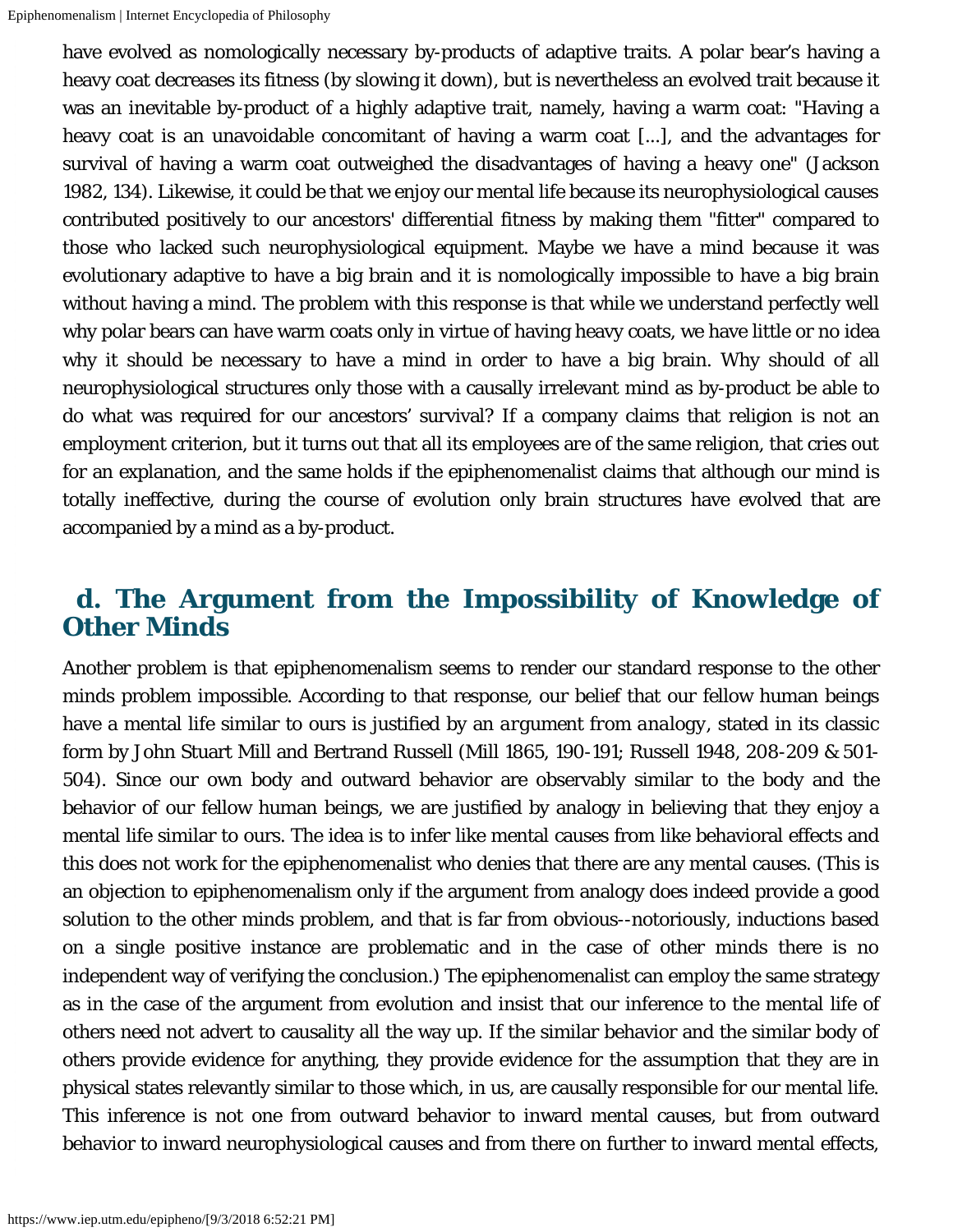but it seems that it is no less reliable (see Benecke 1901; Jackson 1982).

### <span id="page-14-0"></span> **e. The Argument from Davidson's Reasons for / Reasons for which Distinction**

Davidson famously pointed out that I may have a reason for performing an action, perform that action, and yet not perform it *for that reason* (Davidson 1963, 9). Suppose, for instance, I want to meet my mistress and I believe that I can attain this goal by giving her a call; suppose I also have a second-order desire to get rid off my first-order desire and I believe that I can attain this goal by calling my psychiatrist. When I finally walk to the phone, it seems, I have a reason for doing so (my first-order desire plus my corresponding belief) which is not the reason for which I walk to phone (Wilson 1997, 72). According to Davidson, the reasons for an action and the reasons for which the action is performed can be easily distinguished: the reasons for which an action is performed are those which *cause* the action. This explanation is not available to the epiphenomenalist who holds that no reason ever causes an action. (Again, this is an objection against epiphenomenalism only if Davidson's distinction makes sense; see Latham 2003 for the view that it doesn't.) In response, however, the epiphenomenalist can hold that the reasons for which an action is performed are those that are caused by the neurophysiological cause of the action.

### <span id="page-14-1"></span> **f. Other Arguments**

Knowledge, memory, justification, meaning and reference all seem to require the causal efficacy of what is known, remembered, believed, meant or picked out. How, for instance, could we say that Sarah *knows* that there is orange juice in the fridge or that her belief that there is orange juice in the fridge is *justified*, if her belief were in no way causally connected to the fridge or the orange juice? The causal relation does not have to be *direct*--it may be that Sarah's mother saw the orange juice in the fridge, told it to Sarah's sister who in turn told it to Sarah, causing her thereby to believe that there is orange juice in the fridge. Most of our knowledge depends upon such *indirect* causal chains. We are not in direct causal contact with Plato, the cholera, Caesar's crossing of the Rubicon or the outbreak of World War I, but we can have knowledge about these things because we are linked to them by long causal chains starting with someone who was in direct causal contact with them. According to a *causal theory of knowledge*, knowledge is impossible without such a causal chain, and something similar holds for justification, memory, meaning, and reference. If Sarah believes that it rained on February 1, 1953 in Amsterdam, but the rain on February 1, 1953 in Amsterdam is not causally related in any way to Sarah's belief, then it seems that her belief cannot be *justified*; if the rain on that day is not causally related to Sarah's current mental states in any way, then it seems that she cannot *remember* the rain on February 1, 1953 in Amsterdam; and one reason why Sarah's twin on Putnam's famous Twin Earth (see Putnam 1975) cannot *refer* to water and why by using the word "water" she cannot *mean* water is that she never did causally interact with water. If knowledge, justification, memory, meaning and reference require a causal contact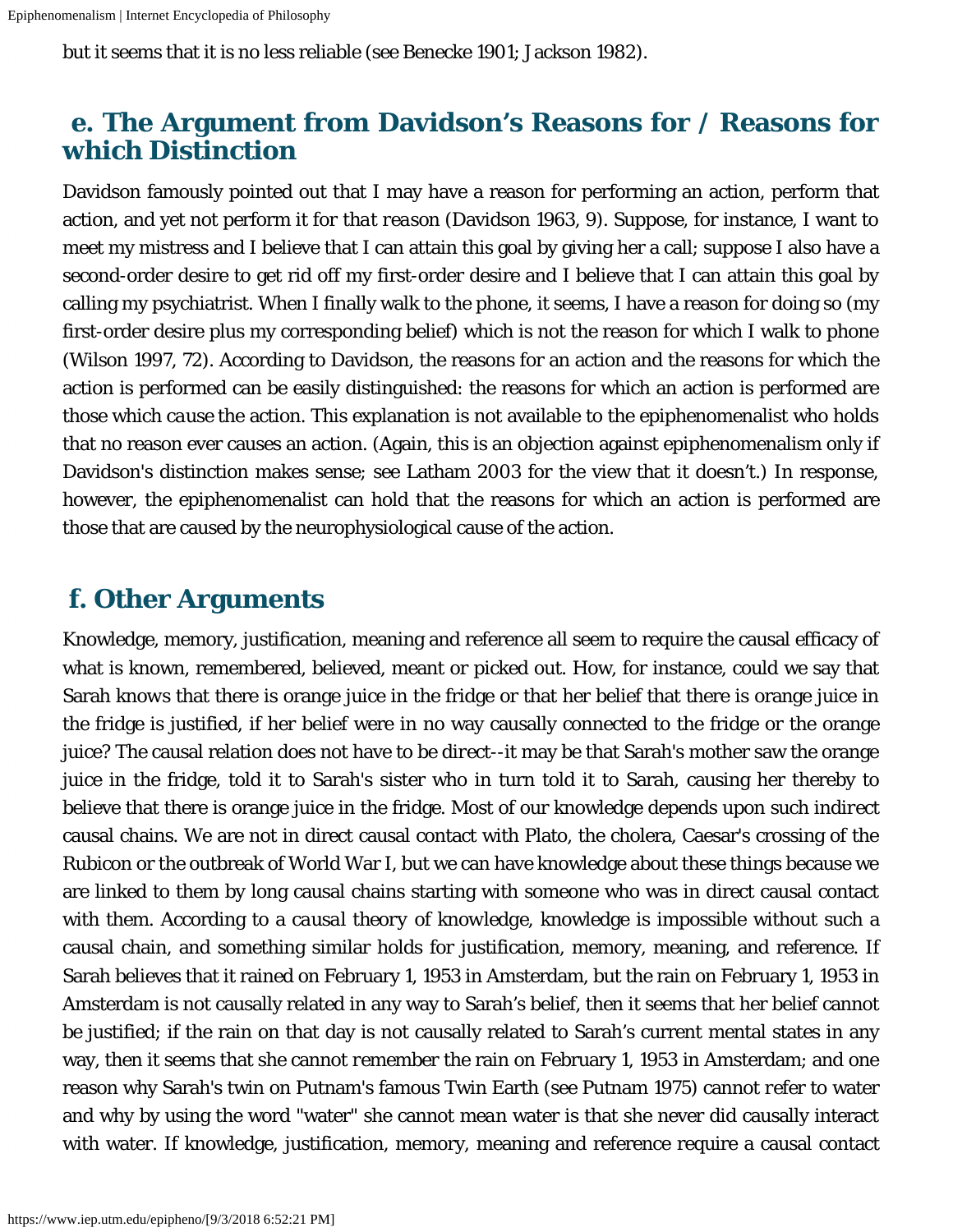with what is known, believed, remembered, meant and picked out, epiphenomenalism implies that we cannot have knowledge of or justified beliefs about mental states (our own or those of others), that we cannot remember past mental states, cannot refer to mental states and cannot make meaningful statements about them. However, it is absurd to hold that Sarah cannot know that she is having a toothache, that she cannot remember the feeling she had when she fell in love for the first time etc. Moreover, if a causal theory of meaning or reference is correct, then the very statements the epiphenomenalist uses to formulate her position are meaningless: "if the mental contributes nothing to the way in which the linguistic practices involving '[psychological' terms are developed and sustained in the speech-community [...] then [this] would deprive the epiphenomenalist of the linguistic resources to enunciate his thesis" (Foster 1996, 191). To the extent that epiphenomenalism aspires to make a meaningful statement about the nature of our mental life, it would thus be *self-refuting* since that is impossible if it is true (see Robinson 2006 for a discussion of this problem and for a reply on behalf of epiphenomenalism). Even if the epiphenomenalist could somehow formulate her position, it would be a pointless exercise from her point of view to try to convince us of its truth, because if she is right, rational considerations can have no causal influence upon our beliefs and actions. In response, the epiphenomenalist could argue that a causal chain cannot always be required because Sarah can know, justifiably believe or remember that bachelors are unmarried and that two plus two equals four, or use the term "the biggest star in the universe" to refer to an object even if she never causally interacted with bachelors, the number two or the biggest star in the universe. The problem, however, is that our knowledge and our memories of and our talk about our mental states seem to be fundamentally different from the typical examples of knowledge, memory, or reference that are possible without a causal contact. As Dieter Birnbacher points out (before he goes on the defend epiphenomenalism against this charge): "[such] examples show that a causal theory of knowledge cannot claim to cover all and every kind of knowledge. But this doesn't mean that a causal theory of knowledge is implausible for other, and admittedly central, kinds of knowledge such as knowledge by perception and introspection" (Birnbacher 2006, 123-124). The epiphenomenalist has to offer a constructive account of what, if not a causal relation, grounds knowledge, justification, memory, meaning, and reference in the case of mental states. According to David Chalmers, for instance, in the case of phenomenal mental states, knowledge and justification are an immediate consequence of the fact that *we have these experiences*: "it is having the experiences that justifies the beliefs [about our experiences]" (Chalmers 1996, 196), because "[t]o have an experience is automatically to stand in some sort of intimate epistemic relation to the experience" (Chalmers 1996, 196-197). Since the epiphenomenalist admits that we have experiences and since we cannot have experiences without knowing that we have them, the epiphenomenalist can admit that we can have knowledge of our experiences. Chalmers also develops a non-causal account of memory and reference (Chalmers 1996, 192-203; see Robinson 1982, 2006 for competing but related proposals). Although there may be problems with such accounts, it certainly seems plausible to ask why the opponents of epiphenomenalism insist that the relation that grounds knowledge, justification, memory, reference and meaning must be causal through and through. According to the epiphenomenalist,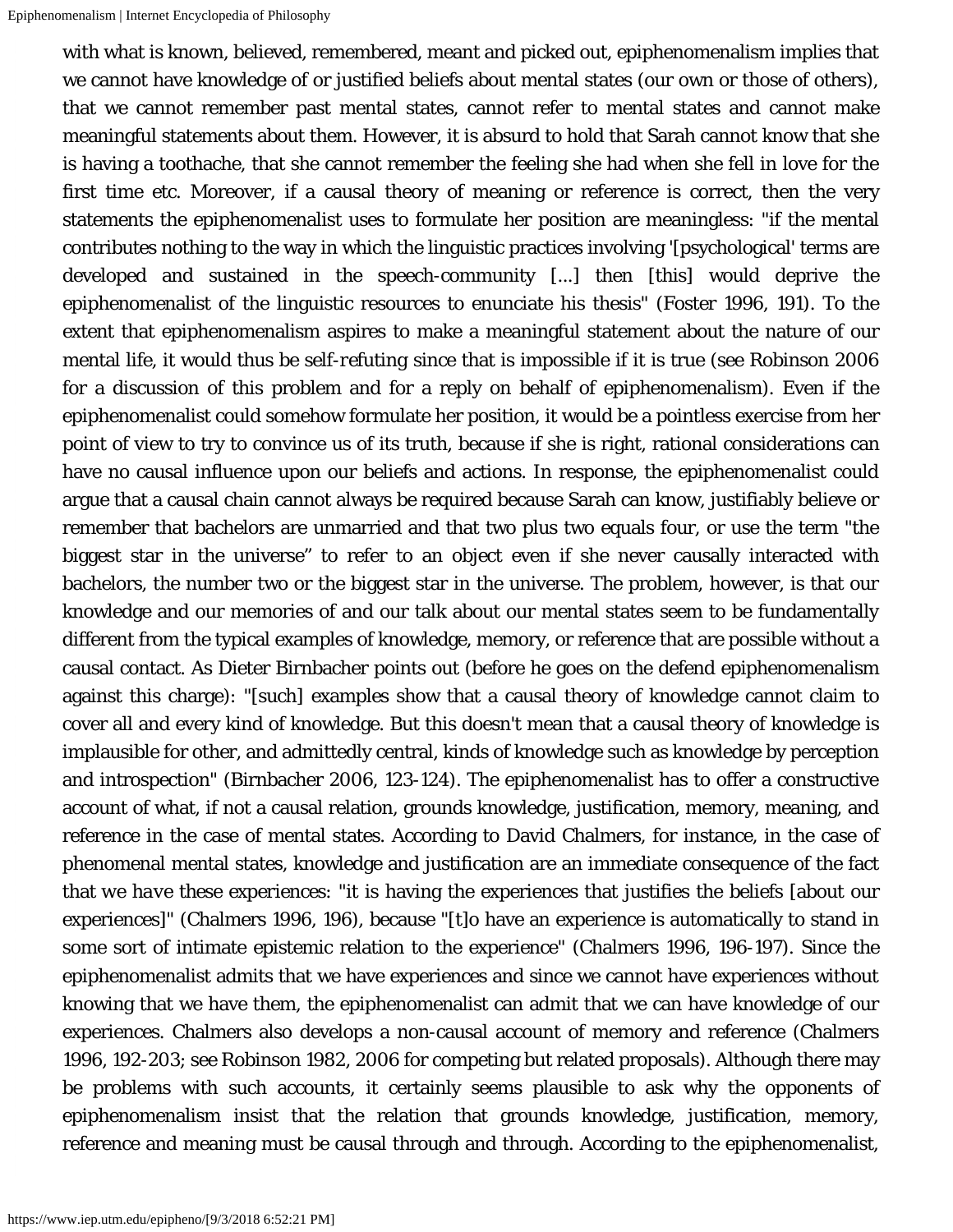when Sarah knows that she has a toothache or remembers the feeling she had when she first fell in love, there is a causal chain which leads from the neurophysiological cause of her toothache or her feeling to her current state of knowledge or memory. Why should such a chain be less capable of grounding knowledge or memory than a causal chain which starts with the toothache or the feeling itself? To insist without further explanation that the link has to be causal through and through does not tell us what the apparently indispensable *je-ne-sais-quois* about such a causal link is, without which knowledge, memory etc. are supposed to be impossible (see Pauen 2006 and Staudacher 2006 for further discussion). There are various objections against epiphenomenalism, nearly all of which are based upon the claim that this or that undeniable fact would be impossible if epiphenomenalism were true. In response, the epiphenomenalist typically points out that the causal relation she says holds between mental states and their neurophysiological correlates ensures that whenever her opponents appeal to a mental cause to account for some apparently undeniable fact, she can appeal to a physical cause which is correlated with the alleged mental cause with nomological necessity and does exactly the same causal job.

# <span id="page-16-0"></span> **6. References and Further Reading**

- Baker, L. (1993). Metaphysics and mental causation, Mental Causation, hrsg. v. J. Heil & A. Mele, 75-95. Oxford: Clarendon Press.
- Baker, L. (1995). *Explaining Attitudes*. Cambridge: Cambridge University Press.
- Benecke, E. (1901). On the aspect theory of the relation of mind to body. *Proceedings of the Aristotelian Society*, 1, 18-44.
- Birnbacher, D. (2006). Causal interpretations of correlations between neural and conscious events. *Journal of Consciousness Studies*, 13, 115-128.
- Bonnet, C. (1755). *Essai de Psychologie. Ou Considerations de l'Ame, sur l'Habitude et sur l'Education.* London. Reprinted 1978, Hildesheim: Georg Olms Verlag.
- Burge, T. (1979). Individualism and the mental. *Midwest Studies in Philosophy*, 4, 73-121.
- Burge, T. (1993). Mind-body causation and explanatory practice, *Mental Causation*, hrsg. v. J. Heil & A. Mele, 97-120. Oxford: Clarendon Press.
- Campbell, N. (1997). Anomalous monism and the charge of epiphenomenalism. *Dialectica*, 52, 23-39.
- Campbell, N. (1998). The standard objection to anomalous monism. *Australasian Journal of Philosophy*, 75, 373-382.
- Chalmers, D. (1996). *The Conscious Mind: In Search of a Fundamental Theory*. Oxford: Oxford University Press.
- Davidson, D. (1963). Actions, reasons, and causes. *Journal of Philosophy*, 60, 685-700. Reprinted in Essays on Actions and Events, 3-19. Oxford: Clarendon Press 1980.
- Davidson, D. (1970). *Mental events, Experience and Theory*, ed. L. Foster & J.W. Swanson, 79-101. Amherst, MA: The University of Massachusetts Press and Duckworth. Reprinted in *Essays on Actions and Events*, 207-225. Oxford: Clarendon Press 1980.
- Davidson, D. (1993). *Thinking causes, Mental Causation*, ed. J. Heil A. Mele, 3-17. Oxford: Clarendon Press.
- Dretske, F. (1988). *Explaining Behavior: Reasons in a World of Causes*. Cambridge, MA: MIT Press.

Dretske, F. (1989). Reasons and causes. *Philosophical Perspectives*, 3, 1-15.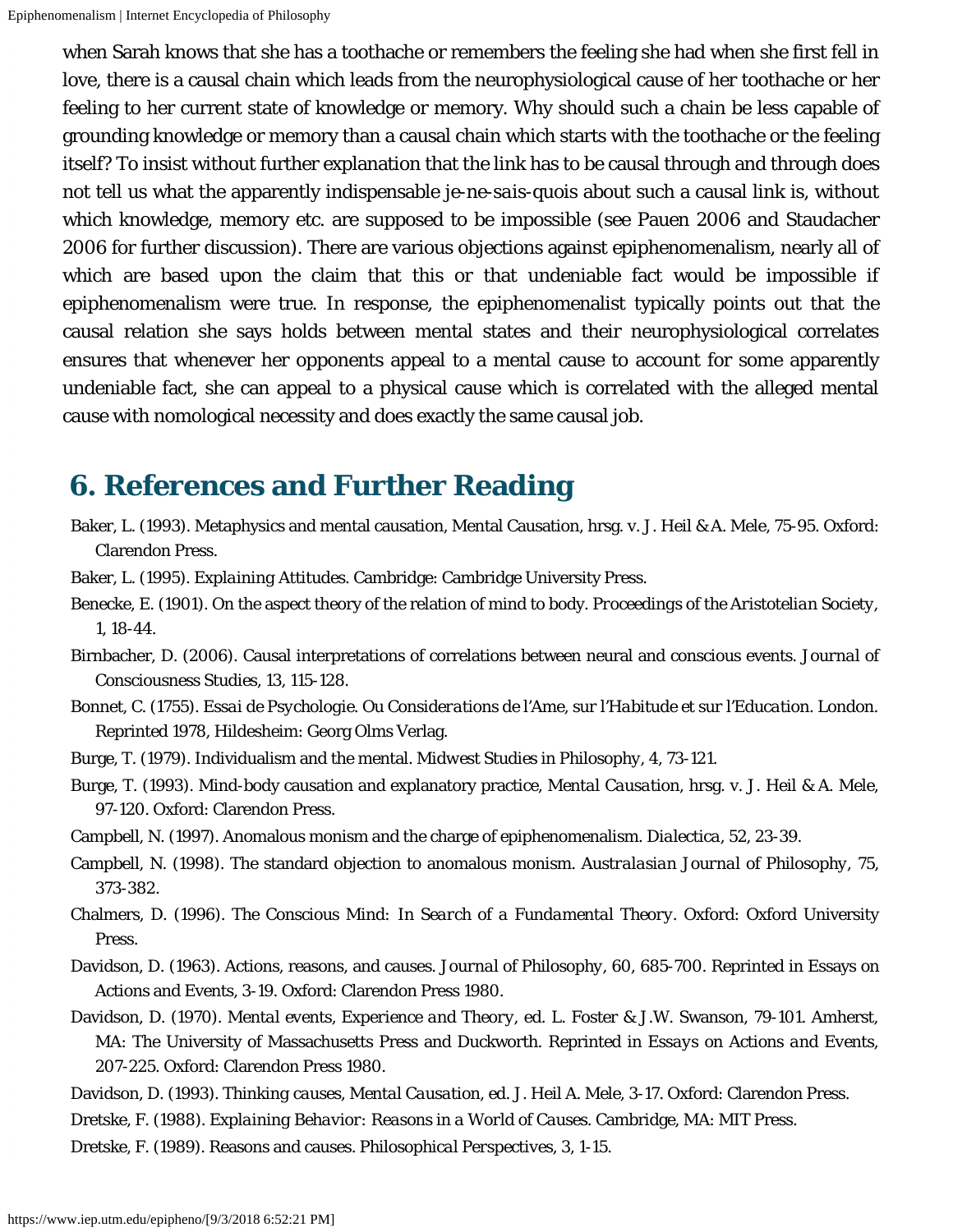Ewing, A. (1953). *The Fundamental Problems of Philosophy*. New York: Macmillan.

- Fodor, J. (1987). *Psychosemantics*. Cambridge, MA: MIT Press.
- Fodor, J. (1989). Making mind matter more. *Philosophical Topics*, 17, 59-79. Reprinted in *A Theory of Content and Other Essays*, 137-160. Cambridge, MA: MIT Press 1990.
- Fodor, J. (1991). A modal argument for narrow content. *Journal of Philosophy*, 88, 5-26.
- Fodor, J. (1995). *The Elm and the Expert: Mentalese and its Semantics*. Cambridge, MA: MIT Press.
- Foster, J. (1996). *The Immaterial Self*. London: Routledge.
- Haggard, P. & Eimer, M. (1999). On the relation between brain potentials and the awareness of voluntary movements. *Experimental Brain Research*, 126, 128-133.
- Hodgson, S. (1965). *Time and Space: A Metaphysical Essay*. London: Longmans, Green.
- Honderich, T. (1982). The argument for anomalous monism. *Analysis*, 42, 59-64.
- Huxley, T.H. (1874). On the hypothesis that animals are automata, and its history. *Fortnightly Review*, 22, 555- 580. Reprinted in *Collected Essays: Volume I, Method and Results*, 195-250. London: Macmillan 1893.
- Huxley, T.H. (1898). *Hume with Helps to the Study of Berkeley*. New York: D. Appleton and Company.
- Hyslop, A. (1998). Methodological epiphenomenalism. *Australasian Journal of Philosophy*, 76, 61-70.
- Jackson, F. (1982). Epiphenomenal qualia. *Philosophical Quarterly*, 32, 127-136.
- Jackson, F. & Pettit, P. (1990). Program explanation: A general perspective. *Analysis*, 50, 107-117.
- James, W. (1879). Are we automata? *Mind*, 4, 1-22.
- Keller, I. & Heckhausen, H. (1990). Readiness potentials preceding spontaneous motor acts: Voluntary vs. involuntary control. *Electroencephalography and Clinical Neurophysiology*, 76, 351-361.
- Kim, J. (1989a). The myth of nonreductive materialism. *Proceedings of the American Philosophical Association*, 63, 31-47. Reprinted in *Supervenience and Mind: Selected Philosophical Essays*, 265-284. Cambridge: Cambridge University Press 1993.
- Kim, J. (1993a). Can supervenience and 'non-strict laws' save anomalous monism?, *Mental Causation*, ed. J. Heil & A. Mele, 19-26. Oxford: Clarendon Press.
- Kim, J. (1998). *Mind in a Physical World: An Essay on the Mind-Body Problem and Mental Causation*. Cambridge, MA: MIT Press.
- Kim, J. (2003a). Blocking causal drainage and other maintenance chores with mental causation. *Philosophy and Phenomenological Research*, 67, 151-176.
- Kim, J. (2003b). Philosophy of psychology, *Donald Davidson*, ed. K. Ludwig, 113-136. Oxford: Clarendon.
- Kim, J. (2005). *Physicalism Or Something Near Enough*. Cambridge, MA: Princeton University Press.
- Lachs, J. (1963). The impotent mind. *Review of Metaphysics*, 17, 187-199.
- Latham, N. (2003). Are there any nonmotivating reasons for action?, *Physicalism and Mental Causation: The Metaphysics of Mind and Action*, ed. S. Walter & H.D. Heckmann, 273-294. Thoverton: Imprint Academic.
- LePore, E. & Loewer, B. (1987). Mind matters. *Journal of Philosophy*, 84, 630-642.
- Lewis, D. (1983). Extrinsic properties. *Philosophical Studies*, 44, 197-200.
- Libet, B. (1985). Unconscious cerebral initiative and the role of conscious will in voluntary action. *Behavioral and Brain Sciences*, 8, 529-539.
- Libet, B., Gleason, C., Wright, E. & Pearl, D. (1983). Time of conscious intention to act in relation to onset of cerebral activities (readiness-potential): The unconscious initiation of a freely voluntary act. *Brain*, 106, 623- 642.
- McLaughlin, B. (1989). Type epiphenomenalism, type dualism, and the causal priority of the physical. *Philosophical Perspectives*, 3, 109-135.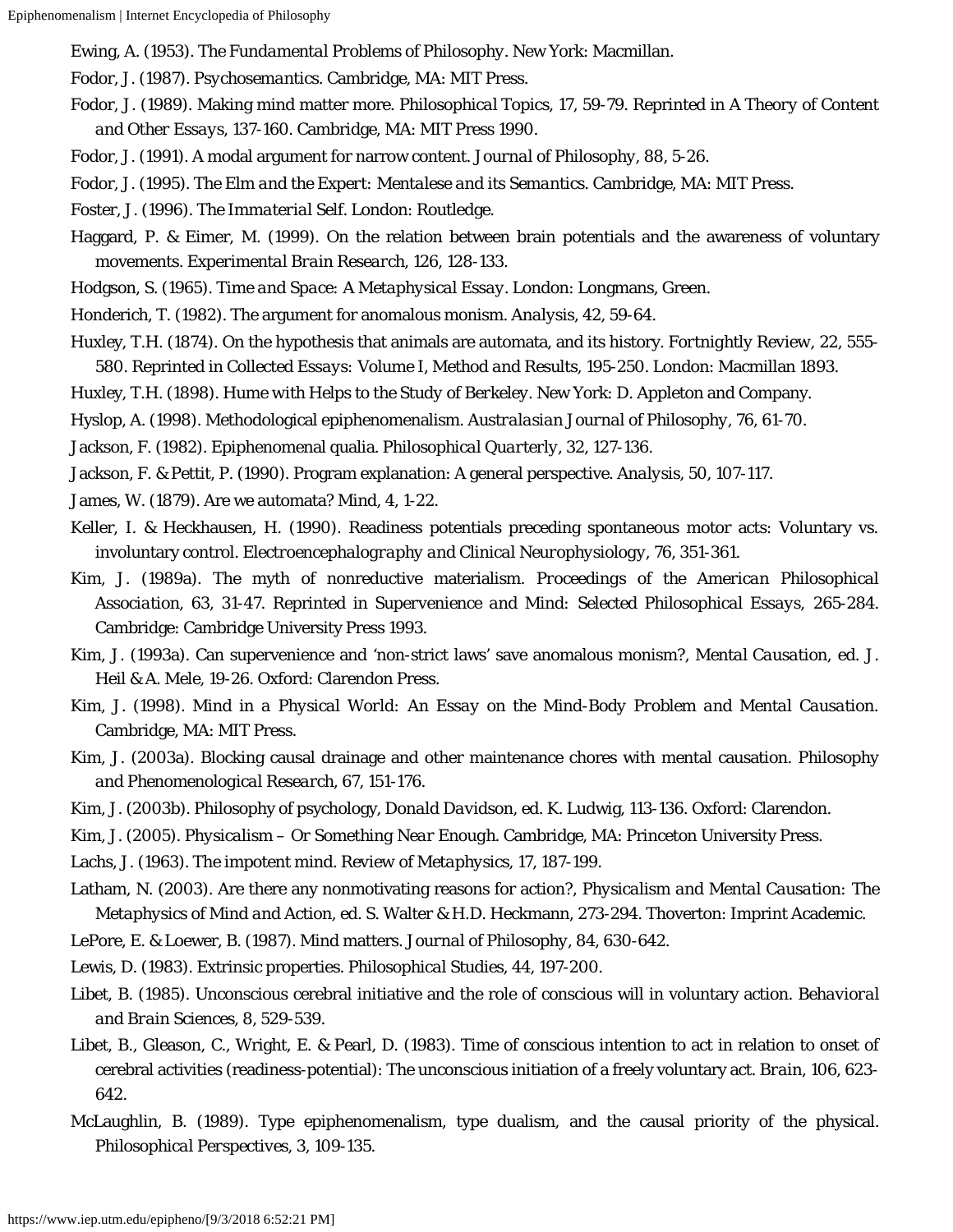- McLaughlin, B. (1994). *Epiphenomenalism, A Companion to the Philosophy of Mind*, ed. S. Guttenplan, 277- 288. Oxford: Blackwell.
- Mill, J.S. (1865). *An Examination of Sir William Hamilton's Philosophy*. *Collected Works of John Stuart Mill*, Vol. 9, ed. J.M. Robson. Toronto: University of Toronto Press, 1979.
- Miller, J. & Trevena, J. (2002). Cortical movement preparation and conscious decisions: Averaging artifacts and timing biases. *Consciousness and Cognition*, 11, 308-313.
- Pauen, M. (2006). Feeling causes. *Journal of Consciousness Studies*, 13, 129-152.
- Pockett, S., Banks, W. & Gallagher, S. (2006). *Does Consciousness Cause Behavior?* Cambridge, MA: MIT Press.

Popper, K. & Eccles, J. (1977). *The Self and Its Brain*. New York: Springer.

- Putnam, H. (1975). The meaning of 'meaning'. *Minnesota Studies in the Philosophy of Science*, 7, 131-193. Reprinted in *Mind, Language, and Reality: Philosophical Papers, Vol. 2*, 215-271. Cambridge: Cambridge University Press 1975.
- Robinson, W. (1982). Causation, sensations and knowledge. *Mind*, 91, 524-540.
- Robinson, W. (2003). Epiphenomenalism, *The Stanford Encyclopedia of Philosophy* (Spring 2003 Edition), ed. by E. Zalta.
- Robinson, W. (2004). *Understanding Phenomenal Consciousness*. Cambridge: Cambridge University Press.
- Robinson, W. (2006). Knowing epiphenomena. *Journal of Consciousness Studies*, 13, 85-100.
- Russell, B. (1948). *Human Knowledge: Its Scope and Limits*. London: Allen & Unwin.
- Sosa, E. (1993). Davidson's Thinking Causes, *Mental Causation*, ed. J. Heil & A. Mele, 41-50. Oxford: Clarendon Press.
- Staudacher, A. (2006). Epistemological challenges to qualia-epiphenomenalism. *Journal of Consciousness Studies*, 13, 153-175.
- Taylor, A. (1927). *Plato: The Man and his Work*. New York: MacVeagh.
- Taylor, R. (1963). *Metaphysics*. Englewood Cliffs: Prentice Hall.
- Trevena, J. & Miller, J. (2002). Cortical movement preparation before and after a conscious decision to move. *Consciousness and Cognition*, 11, 162-190.
- Wegner, D. (2002). *The Illusion of Conscious Will*. Cambridge, MA: MIT Press.
- Wilson, G. (1997). Reasons as Causes for Action, *Contemporary Action Theory*, ed. G. Holmstrom-Hintikka & R. Tuomela. Dordrecht: Kluwer.

Yablo, S. (1992). Mental causation. *Philosophical Review*, 101, 245-280.

### **Author Information**

Sven Walter Email: [s.walter@philosophy-online.de](mailto:s.walter@philosophy-online.de) University of Bielefeld Germany